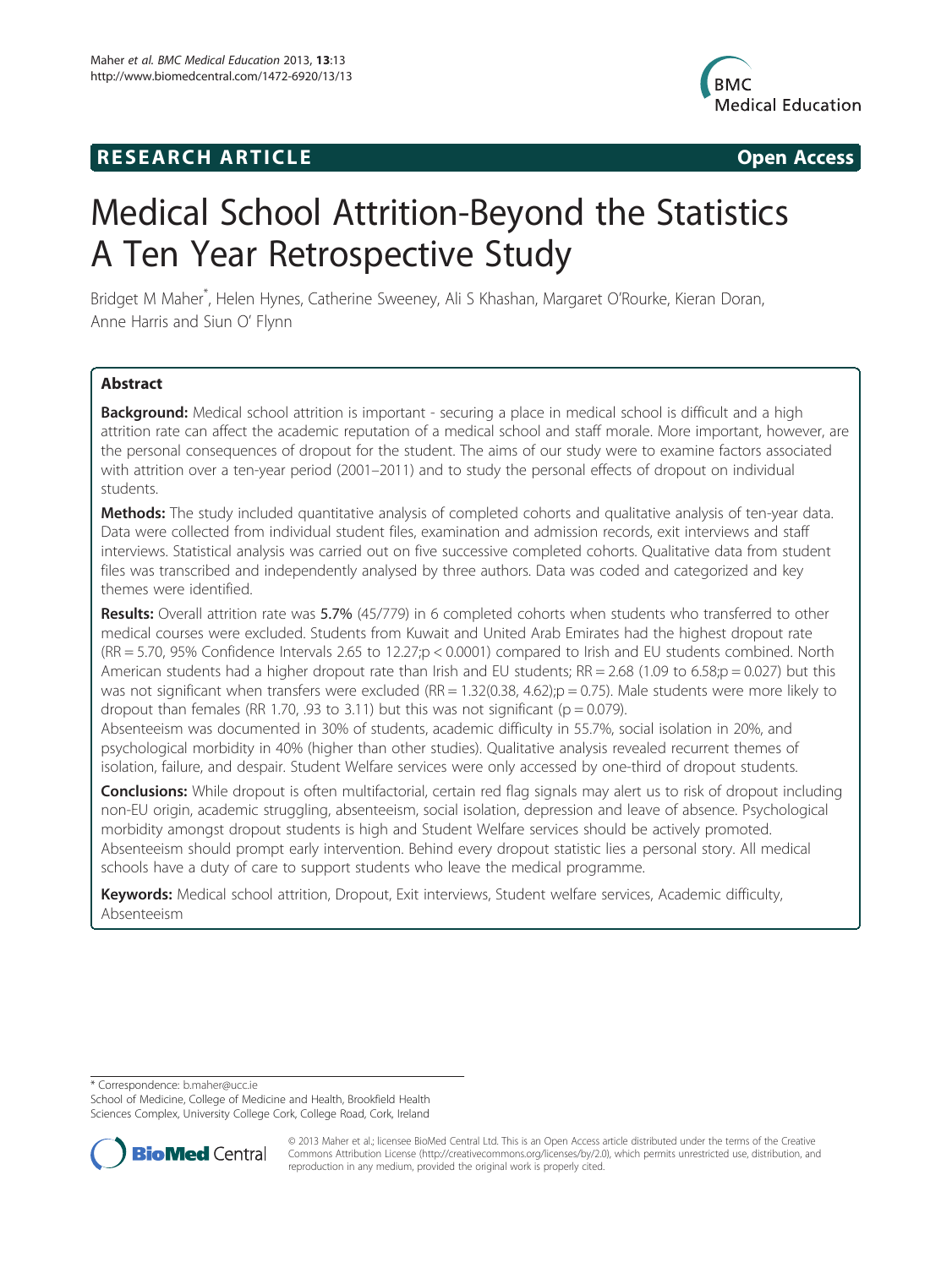## Background

#### 'Tread softly because you tread on my dreams'

Throughout the world, places in medical school are highly-prized with a large number of applicants applying for a limited number of places. Although attrition from medical programmes is low compared to other university courses [[1\]](#page-14-0), every year students leave medicine, either by choice or by necessity. This has important consequences for the university, society, the profession and most importantly, the students themselves.

Having a low attrition rate is important, not least because of the difficulty in securing a place in medical school and the high cost of tax-funded medical training. For the medical profession, dropout results in a loss of useful contribution and impacts on medical workforce planning. A high attrition rate can affect the academic reputation of a medical school and staff morale and may have financial consequences with subsequent impact on research and teaching. Most important of all, however, is the effect of leaving medicine on the individual student - dropout has considerable financial, social and emotional consequences and can cause great distress, low morale and poor self-esteem.

Medical school attrition is therefore an important area in medical education. Research in this area can be used to inform medical school selection methods, teaching and curriculum, and student support services. The time-frame of this study covered a period of considerable change in our institution, including change in admission policies [[2\]](#page-14-0).

## Medical school attrition – current knowledge Attrition rate

A MEDLINE search identified 36 relevant studies (mainly US and UK, but also the Netherlands, Australia and South Africa). The studies varied in size, scope, design, variables, and methods of calculating dropout. A recent meta-analysis found an average attrition rate of 11.1% (range: 2.4–26.2%) [[3](#page-14-0)] while a UK ten-year retrospective study found a dropout rate of 14% [[4](#page-14-0)]. A retrospective cohort study at Nottingham University found an attrition rate of 6% [\[5](#page-14-0)].

## Factors associated with medical school attrition

Variables commonly studied in medical school attrition studies include age, gender, nationality, academic preparedness (prior academic performance, grade point averages) and medical school selection methods [[3](#page-14-0)-[16](#page-14-0)]. Besides 'observable' student variables such as gender, nationality and age, dropout may also be associated with 'unobserved' student characteristics such as commitment, resilience and motivation to study medicine and also with medical school (institution) factors (entry requirements, teaching, assessment procedures, curriculum design and delivery) [[12](#page-14-0)]. There are a small number of studies (mainly Netherlands) on the impact of curriculum content and delivery on dropout [[17](#page-14-0)] and a few studies (US, UK and Israel) [[4,18,19](#page-14-0)] on the relationship between academic struggle at medical school and dropout. There are very few studies on physical/ psychological morbidity [[3\]](#page-14-0) and little is known about the role of financial problems, relationship problems, homesickness, engagement with student welfare services, absenteeism and the effects of educational initiatives on dropout. Similarly, there is a lack of research on the effect of actual change in curriculum on dropout and on the personal effects of dropout on individual students.

We know, however, that there is no distinct 'dropout profile' and students leave medicine for a variety of reasons. Some leave because they have no choice (persistent academic failure) while others leave for non-academic reasons including change of mind about a medical career. Common reasons for dropout are persistent academic failure, wrong career choice, personal reasons, and physical and psychological illness [[4\]](#page-14-0). However, academic preparedness has been the only consistent variable shown to be associated with dropout (US, UK, Australia, Netherlands) [\[3](#page-14-0),[6,8,9,11](#page-14-0),[12,14,20](#page-14-0)-[25\]](#page-14-0).

## Academic preparedness

A lower mean A level grade was a significant predictor of medical student 'struggling' (the majority of whom dropped out) at Nottingham Medical School [[7\]](#page-14-0). High grades in Biology, Chemistry and Physics (UK) [\[11](#page-14-0)], Mathematics [[11\]](#page-14-0), Biology [\[4](#page-14-0),[16\]](#page-14-0) (UK, USA) and English (Australia) [\[14](#page-14-0)] were associated with lower dropout in some studies.

## Socio-demographic factors

No specific socio-demographic variable has been found to be significantly associated with dropout [\[3](#page-14-0)].

Gender While male gender has been linked with poorer performance in medical school, (UK, US) [\[7,9,26,27](#page-14-0)], data relating to dropout is conflicted - some studies found increased dropout in males (UK, Australia) [[4,11,12\]](#page-14-0) and others in females (US) [[13-16,28\]](#page-14-0). Only three studies in O'Neill's recent meta-analysis found an association between gender and dropout [[3\]](#page-14-0).

Age Evidence of the effect of age is also inconsistent [[4,7,11,12,14\]](#page-14-0). A Nottingham University dropout study did not find any relationship between age of entry and dropout [[5\]](#page-14-0).

Ethnicity Not being white was found to be a significant predictor of struggling in UK students, especially in the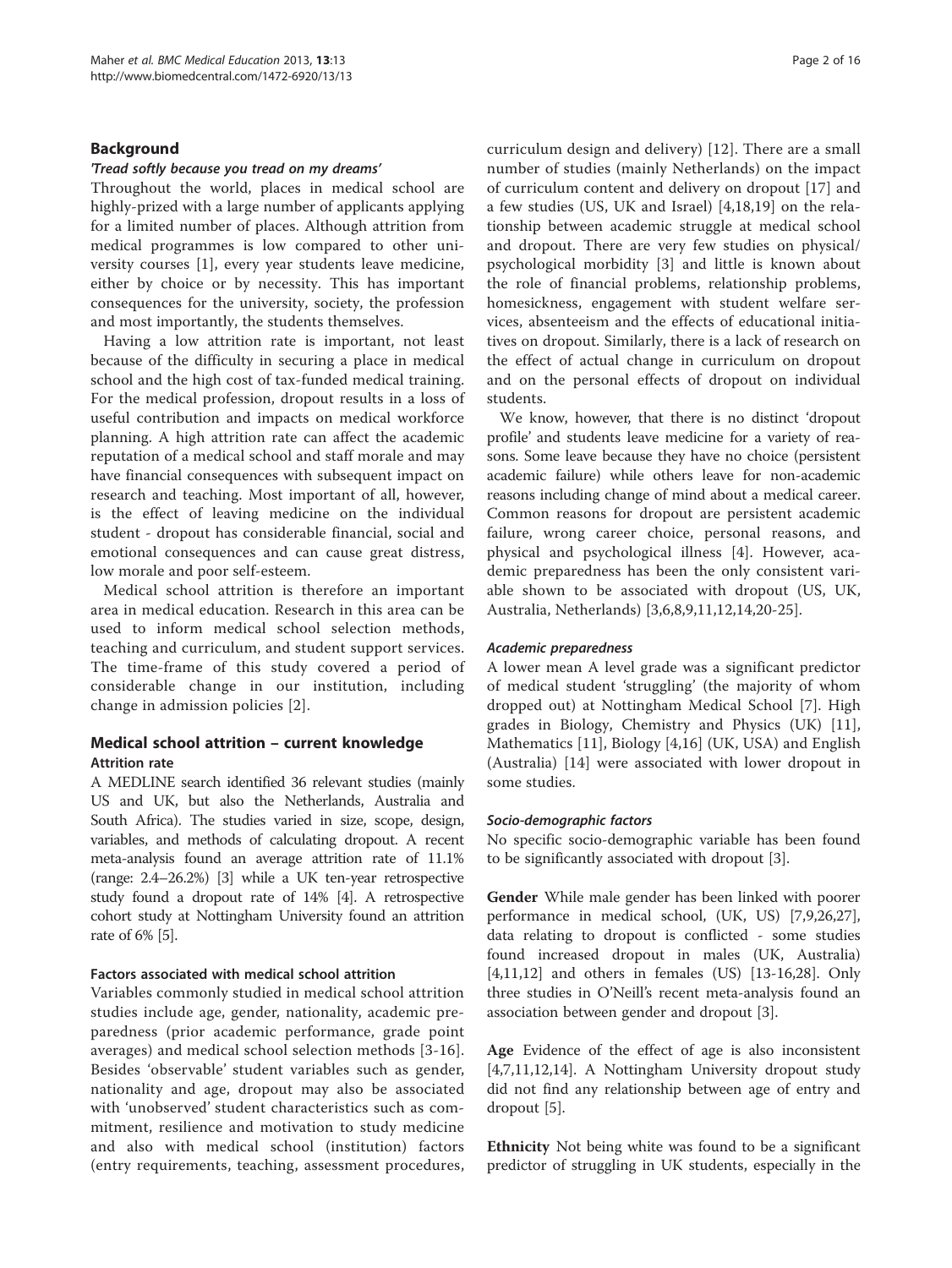pre-clinical years [\[5](#page-14-0)] and studies show that ethnic minority medical students have poorer academic performance (UK, US) [\[7,10,13,16,29,30\]](#page-14-0). However, ethnicity has not been shown to significantly influence dropout [\[3](#page-14-0)]. Many medical schools are increasing their intake of international students, and consequently research on the effects of ethnicity on dropout is important.

Social class Previous studies have not found any consistent association between attrition and social class. Only one of the studies in O'Neill's meta-analysis found an effect of social class on dropout [[3,11](#page-14-0),[12](#page-14-0)].

## Other student variables

Academic difficulty Academic struggling [\[5](#page-14-0)], decelerated curriculum (US) [\[28\]](#page-14-0), failing at least one basic science course in Year 1(US) and low Year 1 grade point averages [[26](#page-14-0)] were strongly associated with dropout. Very few dropout studies have undertaken a detailed analysis of repeat examinations and repeat years.

Previous degree Having a previous degree appears to be protective against dropout [\[11,12\]](#page-14-0).

Social isolation Social integration is an important determinant of student progression. A study in Western Australia found that students who had lower admission scores and who were shy and timid were less likely to complete the medical course than those with higher admission grades and who were more outgoing and uninhibited [\[8](#page-14-0)]. UK studies have shown that students living in on-campus accommodation had markedly lower dropout rates [[7,8\]](#page-14-0).

## Institutional factors

Curriculum Studies show higher dropout in traditional compared to problem-based learning curricula (UK, Netherlands) [\[4](#page-14-0),[17,31\]](#page-14-0). However, we could not identify any studies linking actual impact of change of curriculum on dropout (although change of curriculum has been linked with exam failure).

Selection processes Overall, studies suggest that more targeted medical school selection processes rather than open admission are associated with lower dropout [[22,32,33\]](#page-14-0).

## **Objectives**

 To examine student factors associated with medical school attrition including previously unstudied variables.

- To study the personal and emotional effects of dropout on individual students.
- To examine the effects of institutional factors on dropout e.g. change in curriculum, new medical programmes.

## Methods

## Context

Our study was a retrospective descriptive study carried out at University College Cork looking at medical school attrition over a Ten-Year period (2001–2011). In line with international trends in medical education, a new Graduate-Entry programme was introduced during this period. This was also a decade that saw the introduction of problem-based learning medical curricula in many medical schools.

## **Participants**

The term 'drop-out' was used to describe students who failed to continue their medical studies including students who transferred to other medical schools ('transfers') during the period September 2001-August 2011. Dropout students were identified from archived medical school dropout files.

## Instruments/variables

## Student files

Student files were the primary source of information (student demographic information, student-staff correspondence, inter-staff correspondence, examination grades, email records, staff observations, medical certificates, letters from sponsors and parents, clinical elective reports and transcripts of Student Welfare and student exit interviews (Table [1\)](#page-3-0).

## Other sources of information

Data was also acquired from the Examinations Office, the Admissions Department, and the International Students' Office (Table [1](#page-3-0)). Faculty staff were also interviewed (sensitive issues may not have always been entered in student files).

## Exit interviews

All medical students who leave are invited to an exit interview (semi-structured interview) with the Head of Medical Education. These interviews (commenced 2005) seek to ascertain the predominant reason for leaving and future plans. In this study, exit interviews provided important information. Thematic analysis of student comments in exit interviews allowed insight into the effect of dropout on individual students.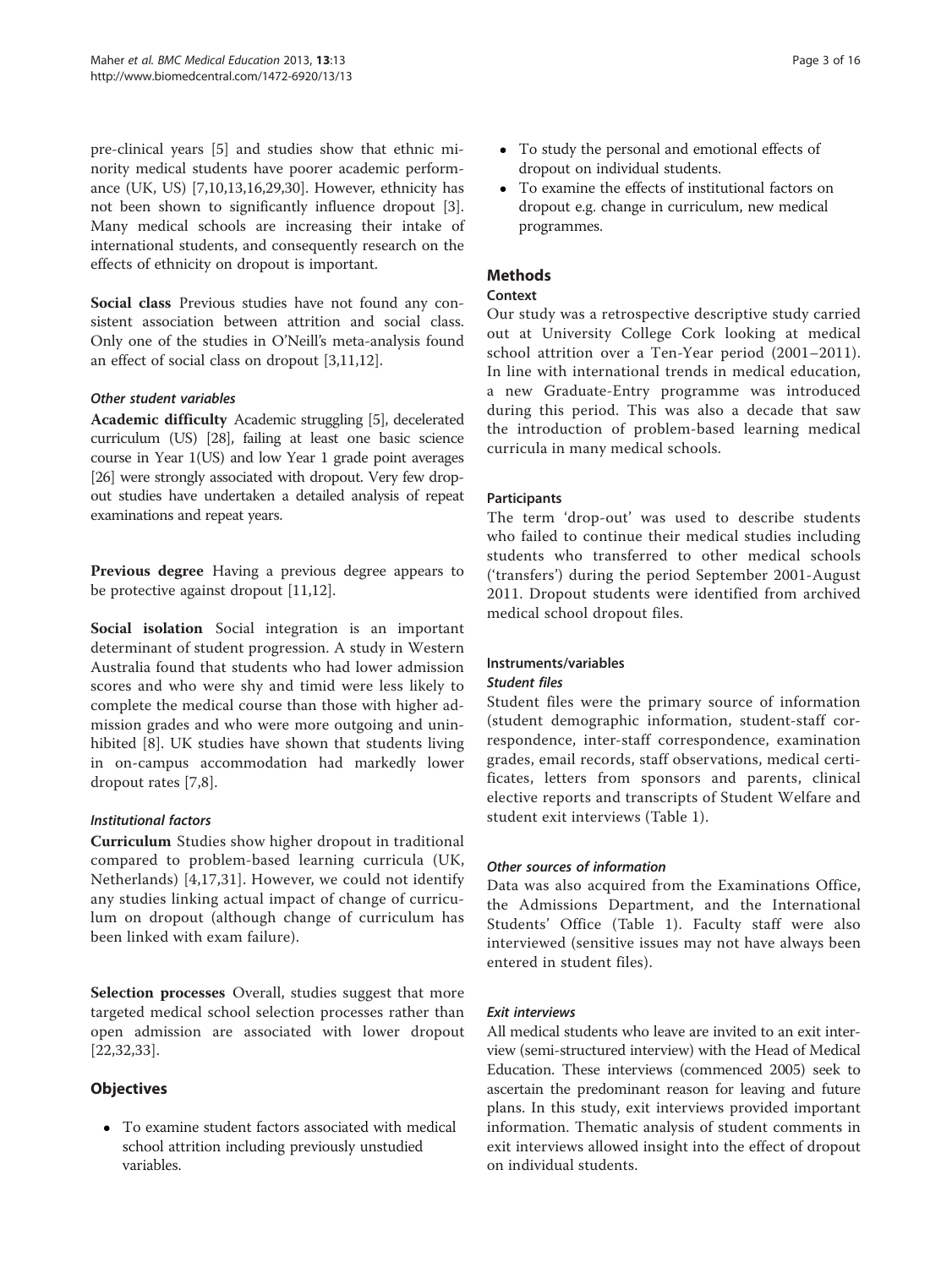## <span id="page-3-0"></span>Table 1 Data recorded for each student

| Source and type of data                                                        |                                                                                                                                                                                                                             |  |  |
|--------------------------------------------------------------------------------|-----------------------------------------------------------------------------------------------------------------------------------------------------------------------------------------------------------------------------|--|--|
| <b>University Admissions Office</b>                                            | • Age at course entry                                                                                                                                                                                                       |  |  |
| · Student number (unique student identifier<br>generated at university entry). | • Age when left course                                                                                                                                                                                                      |  |  |
| · Year started programme                                                       | · Total number of years on programme                                                                                                                                                                                        |  |  |
| • Name                                                                         | · Type of programme (Direct-Entry, Graduate-Entry, Mature student).                                                                                                                                                         |  |  |
| • Address (country of origin)                                                  | • Previous degree                                                                                                                                                                                                           |  |  |
| • Date of birth                                                                | From University Examinations Office                                                                                                                                                                                         |  |  |
| • Date of exit                                                                 | • Last exam passed                                                                                                                                                                                                          |  |  |
| · Year of programme student left                                               | • Exam grades                                                                                                                                                                                                               |  |  |
| • Gender                                                                       | • Number of repeat years                                                                                                                                                                                                    |  |  |
| • EU/non-EU                                                                    | • Number times sat Autumn repeat examinations                                                                                                                                                                               |  |  |
|                                                                                | • Other degree awarded                                                                                                                                                                                                      |  |  |
|                                                                                | • Enrolment on another UCC programme (modules registered for examination)                                                                                                                                                   |  |  |
|                                                                                | • Completed Medical Foundation Year (6 year programme)                                                                                                                                                                      |  |  |
| <b>From Student File</b>                                                       | Comment                                                                                                                                                                                                                     |  |  |
| Marital status                                                                 | Not usually documented.                                                                                                                                                                                                     |  |  |
| Living at home                                                                 | Not usually documented.                                                                                                                                                                                                     |  |  |
| Evidence of English fluency problems                                           | Likely to be under-reported.                                                                                                                                                                                                |  |  |
| Wrong course choice                                                            | Identified from exit interview, student comments and timing of withdrawal.                                                                                                                                                  |  |  |
| Parental influence in career choice                                            | Unlikely to be documented. May be a 'personal' reason.                                                                                                                                                                      |  |  |
| Student opinion that course too academically challenging                       |                                                                                                                                                                                                                             |  |  |
| Difficulty with programme as did not study<br>science subjects previously      | Because of course entry requirements, all Direct-Entry students have studied Higher Level<br>Chemistry and at least one other science subject.                                                                              |  |  |
| Documented evidence physical ill-health                                        | Likely to be under-reported.                                                                                                                                                                                                |  |  |
| Documented evidence psychological illness                                      | Depression, anxiety, personality disorders, eating disorders, stress-related illness.                                                                                                                                       |  |  |
|                                                                                | Likely to be under-reported.                                                                                                                                                                                                |  |  |
| Documented evidence financial problems                                         |                                                                                                                                                                                                                             |  |  |
| Documented evidence substance abuse                                            | Includes alcohol abuse. Likely to be under-reported.                                                                                                                                                                        |  |  |
| Documented evidence family problems                                            |                                                                                                                                                                                                                             |  |  |
| Evidence of home-sickness/not settling in                                      | Likely to be under-reported.                                                                                                                                                                                                |  |  |
| Evidence of relationship problems                                              | Likely to be under-reported.                                                                                                                                                                                                |  |  |
| Availed of student welfare service                                             | Student visits to the student welfare service are recorded in student files. The student welfare<br>service makes confidential referrals to the Student Health Centre (has a psychiatry clinic) and<br>counseling services. |  |  |
| Proposed plans for the future                                                  | Identified at exit interview, file comments, or subsequent registered modules.                                                                                                                                              |  |  |
| Formal exit interview                                                          |                                                                                                                                                                                                                             |  |  |
| Evidence of absenteeism                                                        | Likely to be non-reported or under-reported.                                                                                                                                                                                |  |  |
| Evidence of academic difficulty                                                | Examination failure. Low grades.                                                                                                                                                                                            |  |  |
| Left due to Two-Year Rule                                                      |                                                                                                                                                                                                                             |  |  |
| Staff comments/observations                                                    | Valuable observations were obtained from inter-staff correspondence/file entries.                                                                                                                                           |  |  |
| Student comments                                                               | Identified from student correspondence/exit interview/file entries.                                                                                                                                                         |  |  |
| Reason for withdrawal                                                          | The specific over-riding reason for dropout was recorded if available.                                                                                                                                                      |  |  |

## Identification of variables

Based on the variables previously studied in international medical attrition studies, we compiled a list of variables at the initial study planning meetings. These variables included commonly studied variables such as gender, age, country of origin and previous degree and other variables of interest such as examination failure, evidence of physical illness, evidence of psychological illness, type of programme, and 'wrong career choice.'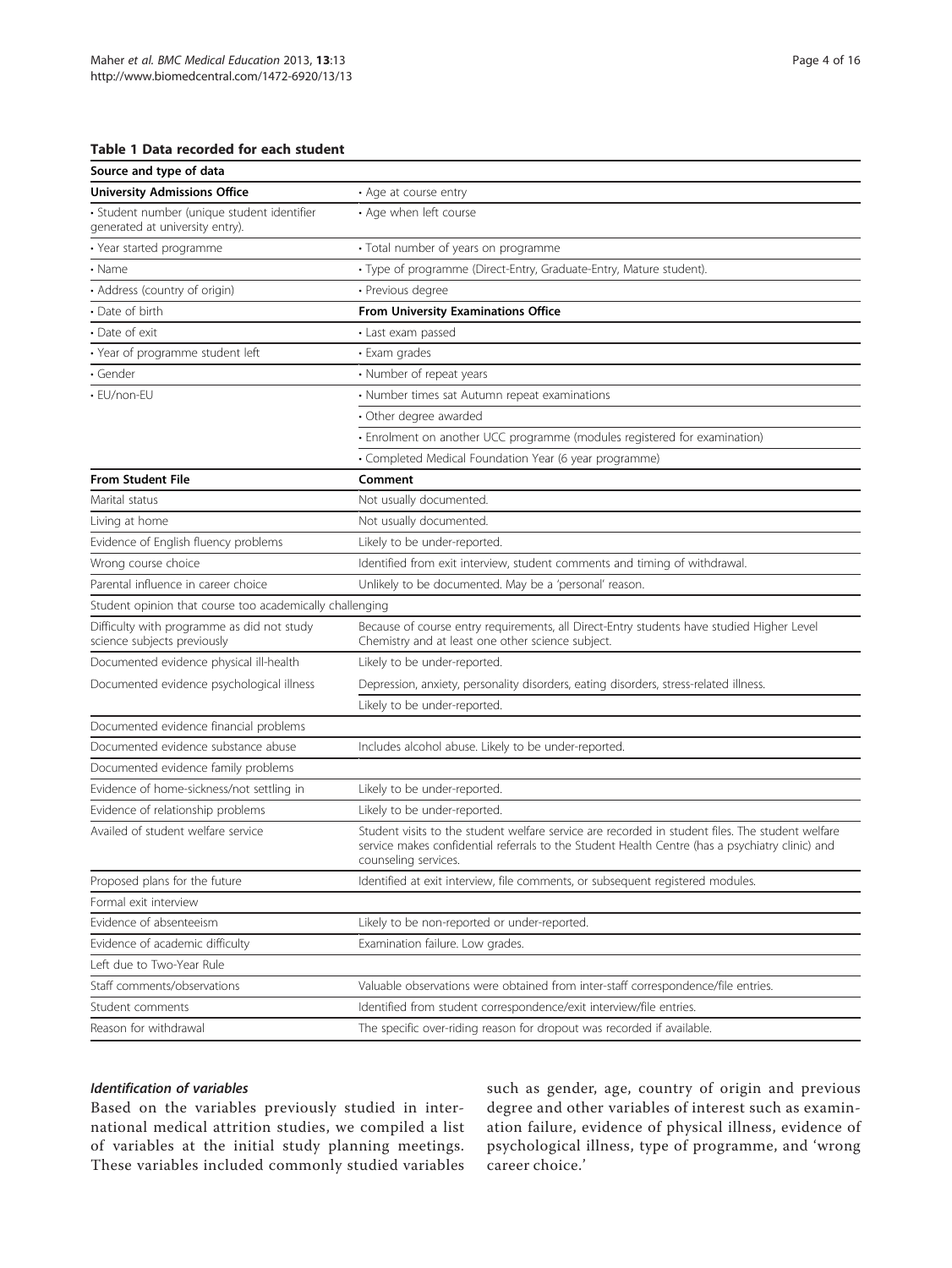A random sample of twelve dropout files was coded by all three investigators responsible for data collection and entry (BM, CS, HH) and results were compared to ensure consistency. The file analysis required for the pilot coding brought recurrent issues, problems and patterns to our attention, prompting us to identify other variables with a view to giving more detailed information on students who left the medical programme. These variables included number of years in college, number of repeat examinations, number of repeat years, living at home, parental influence to study medicine, evidence of financial problems, evidence of family problems, relationship problems, future career plans, attendance at Student Welfare Service, evidence of social isolation, and evidence of English fluency problems (Table [1](#page-3-0)). Because our study had a large qualitative element, we considered that the inclusion of these variables, whilst perhaps not suitable for statistical analysis, would give valuable information on the reasons behind dropout and the effect of dropout on individual students.

## Medical Programmes at University College Cork, Ireland

There are almost 1,000 medical students at UCC and these students come from diverse backgrounds and nationalities, in particular, North America and Malaysia. Current annual medical student intake is approximately 150 school-leaver (Direct-Entry) students, 60 Graduate-Entry students and 50 Malaysian students (a new partnership programme commenced with Malaysia and NUI Galway in September 2011 where students do pre-clinical training in UCC and return to Malaysia for clinical training).

School-leaver (Direct-Entry) Programme: Students are selected based on a combination of the results of a State examination (Leaving Certificate Examination) usually taken at around the age of 18, combined with the results of an aptitude test (Health Professionals Admissions Test) [[2\]](#page-14-0).

Graduate-Entry Programme: Students must have obtained a second class honours degree (any discipline) and must have passed the GAMSAT test. This programme has approximately 55 places every year.

**Mature Entry Programme:** These students (aged over 25) are selected at interview and join the 5-year schoolleaver course (there are approximately three or four places every year).

Course Structure: The medical curriculum at UCC is an integrated systems-based curriculum. Basic sciences are taught in conjunction with clinical skills, professionalism, and research. From Year 3 onwards, students spend most of their time in full-time hospital and General Practice clinical electives. Progression on the course requires satisfactory completion of clinical rotations as well as passing written and practical exams. Successful progress also requires professional standards of behavior to be met at all times.

## Student Welfare Services consist of:

- Personal mentoring with an assigned academic staff member (voluntary). After an initial meeting, subsequent meetings are at the request of the student.
- Access to senior faculty for specific issues/concerns.
- A student peer-support service.
- A formal Student Welfare Service (students selfrefer or are referred by faculty staff ). The Student Welfare Service can refer students to counselling services and to the Student Health Service (which has Outpatient Psychiatry clinics).

Two-Year Rule: Students who fail an end of year module have to repeat that exam in the Autumn, and if unsuccessful, have to sit the examination the following summer (repeat the year). Students must pass/progress within two academic years of first registration for each year of the programme and are allowed to repeat a year after failing a re-sit examination only twice during their studies. Students are not allowed two repeat years within the first three years of the programme. Students must complete their studies within seven years of registering for the first medical year. Students with termination notices have the right to appeal within a set time frame.

Recent changes in Medical Programmes at UCC: The curriculum changed from a traditional 6 year course to the current 5 year curriculum in the academic year 2005/2006. Medical school admission policy changed in September 2009. Current admission is now based on a combination of school leaving examination grades combined with the results of an aptitude test – the Health Professionals Admissions Test (HPAT) [[2\]](#page-14-0). A four-year Graduate-Entry Programme was introduced in 2008. The first cohort graduated in June 2012.

## Procedure

Student files, examination records and other available information were analyzed with regard to the variables of interest. Coding of a variable as positive was conditional on the actual documentation of the presence of that variable in the student file i.e. presence of financial problems was coded as positive only if there was a file entry stating that financial problems existed. Similarly, absenteeism was only coded positive if there were file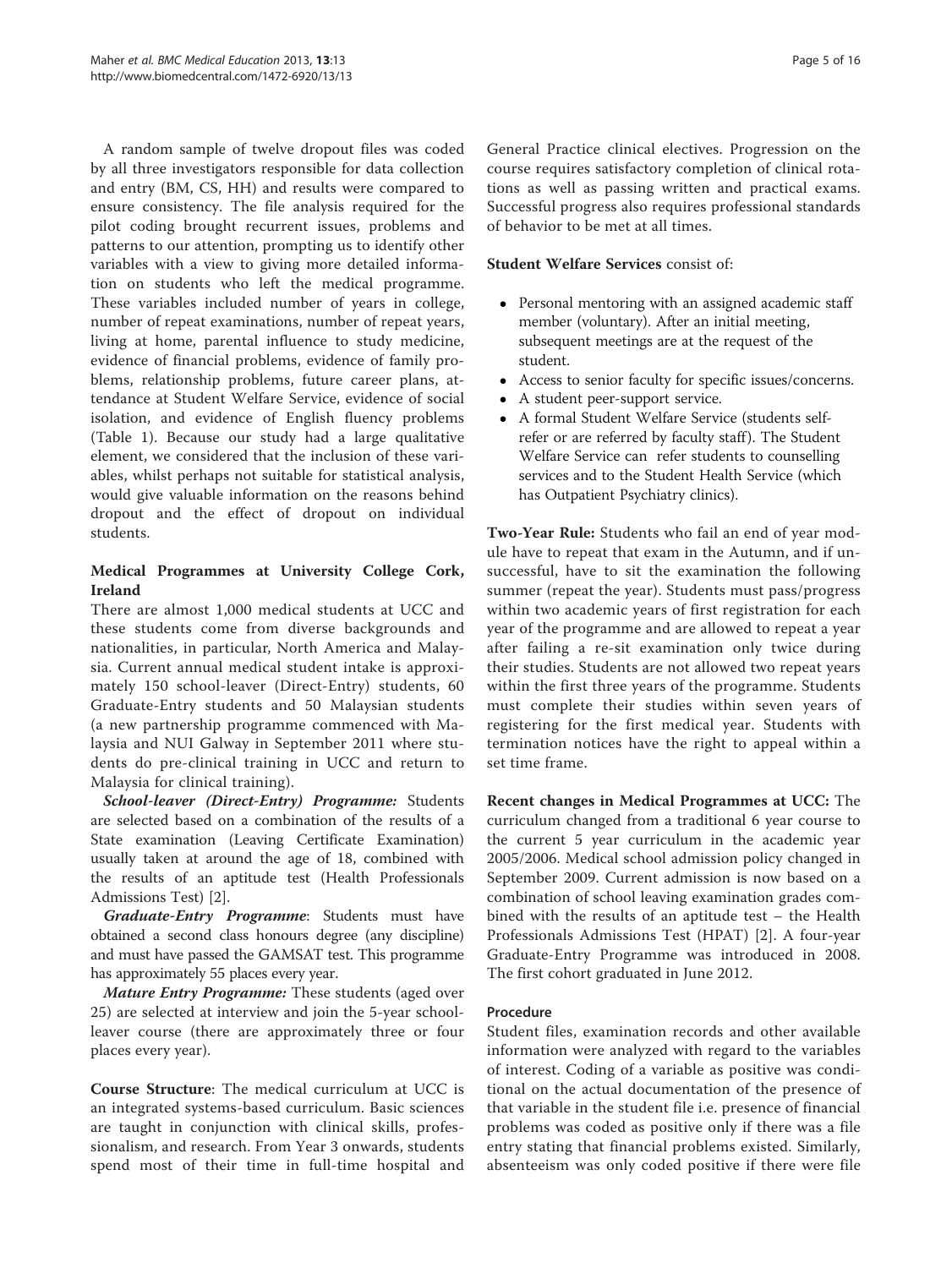<span id="page-5-0"></span>entries documenting student absences from clinics, lectures etc. Health problems and psychological problems often required an element of judgement but were only included if they were considered to have had a probable impact on the student's progression (i.e. a student feeling stressed a few days before examinations would not be categorized as having a psychological/ psychiatric disorder). In some of these cases, staff interviews helped to clarify the situation.

Variables were listed in the database as 'evidence of physical ill-health, 'evidence of social isolation' etc. rather than 'physical ill-health' or 'social isolation', highlighting the importance of having documented proof and objective identification of the variable. The authors analyzing the files had no previous knowledge of these students, thence allowing assessment of the data without personal prejudice.

Examination failures, repeat years and leave of absence were all cross-checked with data from the Examinations Office. All data entries were reviewed by BM. Data omissions/ambiguities were clarified by reviewing student files and discussing with the research team. Decision was taken by consensus.

#### Data entry

Data related to students who left the medical programme September 2001- August 2011 was recorded in a secure customised database. Coded answers were supplemented by free text entries (Table [1\)](#page-3-0).

## Qualitative analysis

Student comments taken from student files and exit interviews, other interviews (Faculty), and student correspondence (letters and e-mails) were transcribed and independently analyzed by three authors with the aim of identifying common themes relating to the impact of dropout on individual students. Student comments were read and reread to immerse authors in the material. The data were then categorized and themes were identified from the categories. Finally, the authors compared and agreed themes. The authors who carried out the thematic analysis (BM, HH, CS) are experienced medical school lecturers.

## Analysis

#### Calculation of dropout rate

Dropout rate was calculated for the completed cohorts 2002–2007 by expressing the number of dropout students as a percentage of the total number of students who enrolled during that time.

Dropout rate for the ten-year period 2001–2011 was calculated by dividing the total number of students who enrolled during that time period by the total number of students who dropped out during those 10 years (2001–

2011). However, some of the dropout students included in this calculation may have started university before 2001 and there may be students who enrolled in the later years of the programme who may yet leave the programme.

#### Statistical analysis

The relationships between the students' nationality, gender, type of programme (Graduate-Entry or schoolleaver Direct-Entry) and risk of dropout were assessed by calculating the risk ratios and 95% confidence intervals (CI) in STATA 10.0. The relationship was considered to be statistically significant if the p-value was less than 0.05 and all tests were two-sided.

- Data on the entire 10-year period was used for descriptive and qualitative analysis.
- Data on five completed cohorts (2002–2007) was used for quantitative analysis (gender, nationality, type programme).

#### Ethical approval

Ethical approval was granted by the Cork Hospitals Research Ethics Committee (student consent was exempted due to the aggregation and anonymisation of data and the difficulty in obtaining retrospective consent).

## **Results**

#### Attrition rate

Overall attrition rate (completed cohorts 2002–2007) was 6.8% (53/779) with rates ranging from 4.38% (2002/ 03) to 9.15% (2007/08) (Table 2). Eight of these dropout students left to continue their medical studies at another medical school (usually the student's home country). Dropout rate was 5.7% (45/779) when these 8 transfer students were excluded (rates ranged from 4.38% (2002/03) to 7.74% in 2007/08). Current dropout rate for the 2008/09 cohort is 5.5% (excludes dropouts which may yet occur in the remaining six months of the students' final year).

|  |  |  |  |  | Table 2 Dropout rate completed Cohorts (2002-2007) |
|--|--|--|--|--|----------------------------------------------------|
|--|--|--|--|--|----------------------------------------------------|

| Total no.<br>Year started<br>students<br>university |     | No. dropouts (%) | No. dropouts<br>excluding<br>transfers (%) |
|-----------------------------------------------------|-----|------------------|--------------------------------------------|
| Cohort 2002/03                                      | 114 | 5 (4.38%)        | 5(4.38)                                    |
| Cohort 2003/04                                      | 129 | 7 (5.42%)        | 5(5.42)                                    |
| Cohort 2004/05                                      | 134 | $9(6.71\%)$      | 8(5.97)                                    |
| Cohort 2005/06                                      | 130 | 10 (7.69%)       | 9(6.92)                                    |
| Cohort 2006/07                                      | 130 | $9(6.92\%)$      | 7(5.38)                                    |
| Cohort 2007/08                                      | 142 | 13 (9.15%)       | 11 (7.74)                                  |
| Total                                               | 779 | 53 (6.8%)        | 45 (5.7)                                   |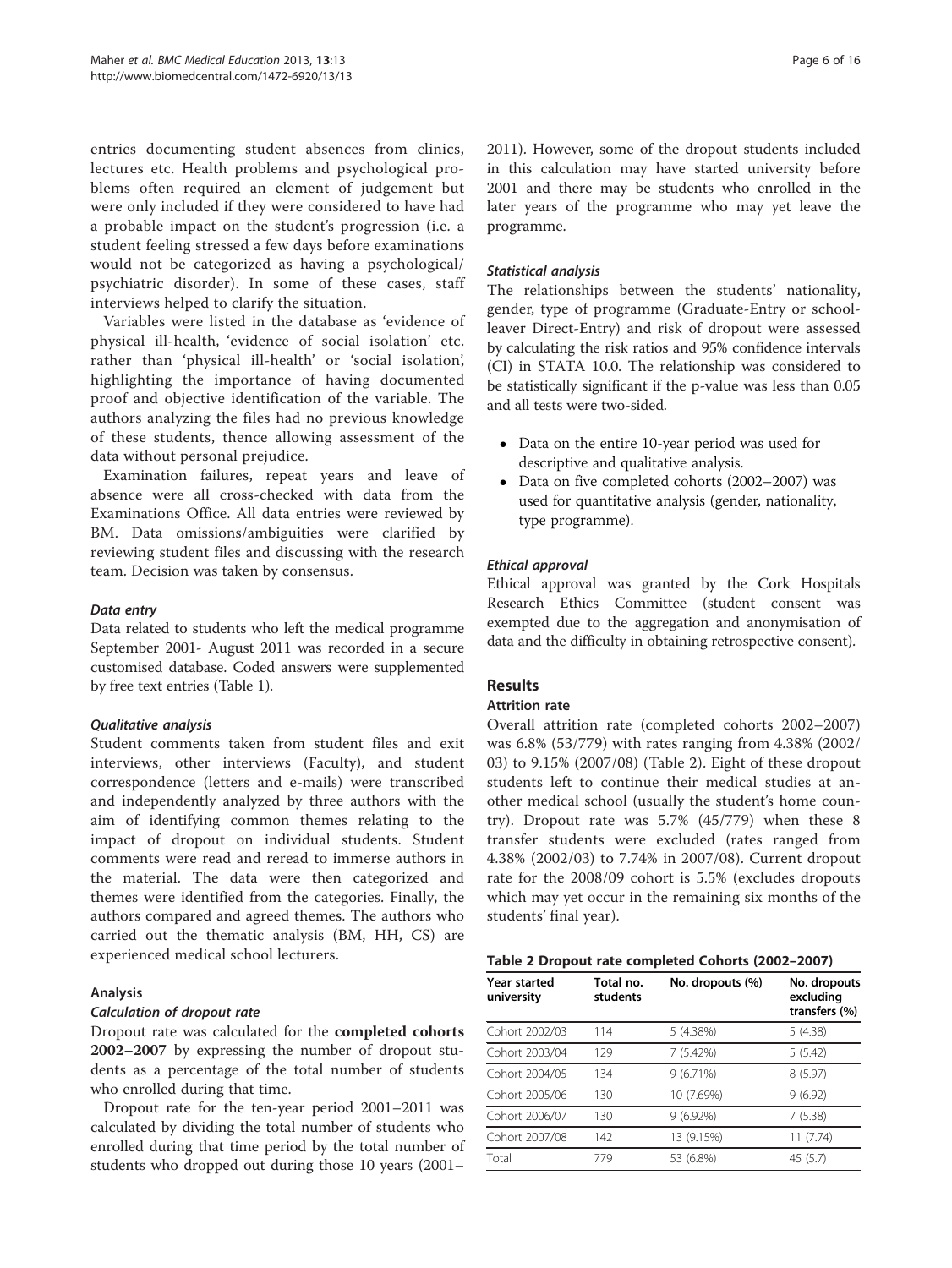Dropout rate in the ten-year period was 5.9% (81/1361) and 5.2% when transfer students were excluded.

## Gender

Analysis of 5 successive completed cohorts (September 2002–September 2006 inclusive) showed that males (22) were more likely to drop out than females (18); however, the relative risk was not significantly increased  $(RR = 1.70$  [95% CI: 0.93, 3.11];  $p = 0.079$  (Table 3). When transfers were excluded, the relative risk decreased in males (RR = 1.58 [95% CI: 0.82, 3.05]:  $p =$ 0.165) (Table [4](#page-7-0)). The Ten-Year study gave similar results (Tables [5](#page-7-0) and [6\)](#page-8-0).

#### Nationality

Analysis of 5 successive completed cohorts found an increased rate of dropout in Kuwaiti and UAE students combined (RR = 5.70(2.65, 12.27); p < 0.0001). Irish and EU students demonstrated a low risk of dropout and were therefore used as the reference group (Table 3). There was increased risk of dropout in North American students  $(RR = 2.68$  (1.09, 6.58); p = 0.027), but this was not significant when transfer students (Table [4](#page-7-0)) were excluded  $(RR = 1.32 \ (0.38, 4.62); p = 0.75)$ . Similar results were found in the Ten-Year study (Tables [5](#page-7-0) and [6](#page-8-0)).

## Type of programme

The Graduate-Entry Medicine programme commenced in 2008, thus we could only compare programmes for the past four years and numbers are small. Graduate-Entry students were less likely to drop out than schoolleaver students  $(RR = 0.84 (0.32, 2.21) p = 0.72)$ , even moreso when students who transferred were excluded  $(RR = 0.51, (0.15, 1.69), p = 0.26).$ 



#### Dropout and Age at university entry

The commonest age at entry to university of students who dropped out was 18, 20 and 21 (8 students in each category). The average entry age of all medical students during this period was 19 (SD 5.6 years).

## Year of medical programme and dropout

Over 60% dropout students were in First Year, with Year 3 having the next highest rate (16%). Final Year had the lowest rate (5%) (Table [7](#page-8-0)). Wrong career choice and academic difficulty were the commonest reasons for dropout in the early years of the programme (Table [5](#page-7-0)). Late dropout was associated with persistent academic failure, and psychological/physical ill-health. In many cases, multiple factors were associated with dropout and were often interlinked i.e. some students with academic difficulty may have left unexpectedly just before exam time.

#### Dropout according to year

#### Dropout rate completed cohorts (2002–2007)

The curriculum changed to an integrated systems-based curriculum in 2005/2006. Dropout rate that year (2005/ 6) increased by 1% (5.97% to 6.92%), but fell again the following year (2006/07) to 5.38% (Table [2\)](#page-5-0). There was a rise in dropout (7.74%) the following year (2007/08, the year of highest dropout) with most of these being First Year students.

#### Factors associated with dropout - 10 year review

Data relating to 70 students (excluding transfers) who dropped out of the medical programme over the tenyear period 2001–2011 was analysed.

| Variable                  | Dropout no.       | Completed no. | Total no. | <b>RR, 95% Cls</b>       | p-value  |
|---------------------------|-------------------|---------------|-----------|--------------------------|----------|
| Nationality               | 40                | 597           | 637       | $\overline{\phantom{a}}$ |          |
| Irish + $EU$ *            | $12 \overline{ }$ | 324           | 336       | Reference                |          |
| North American            | 7                 | 66            | 73        | 2.68 (1.09, 6.58)        | 0.027    |
| Malaysia + Singapore      |                   | 142           | 149       | 1.31 (0.53, 3.27)        | 0.555    |
| Kuwait + UAE <sup>#</sup> | 11                | 43            | 54        | 5.70 (2.65, 12.27)       | < 0.0001 |
| Other                     | 3                 | 22            | 25        | 3.36 (1.01, 11.13)       | 0.042    |
| Gender                    | 40                | 597           | 637       |                          |          |
| Female                    | 18                | 353           | 371       | Reference                |          |
| Male                      | 22                | 244           | 266       | 1.70(0.93, 3.11)         | 0.079    |
| Program                   |                   |               |           |                          |          |
| School-leaver (DE)        | 19                | 594           | 613       | Reference                |          |
| Graduate-Entry            | 5                 | 188           | 193       | $0.84$ $(0.32, 2.21)$    | 0.72     |
| Mature students           |                   | 20            | 21        |                          |          |
| Total                     | 25                | 802           | 827       |                          |          |

UAE United Arab Emirates, DE Direct Entry.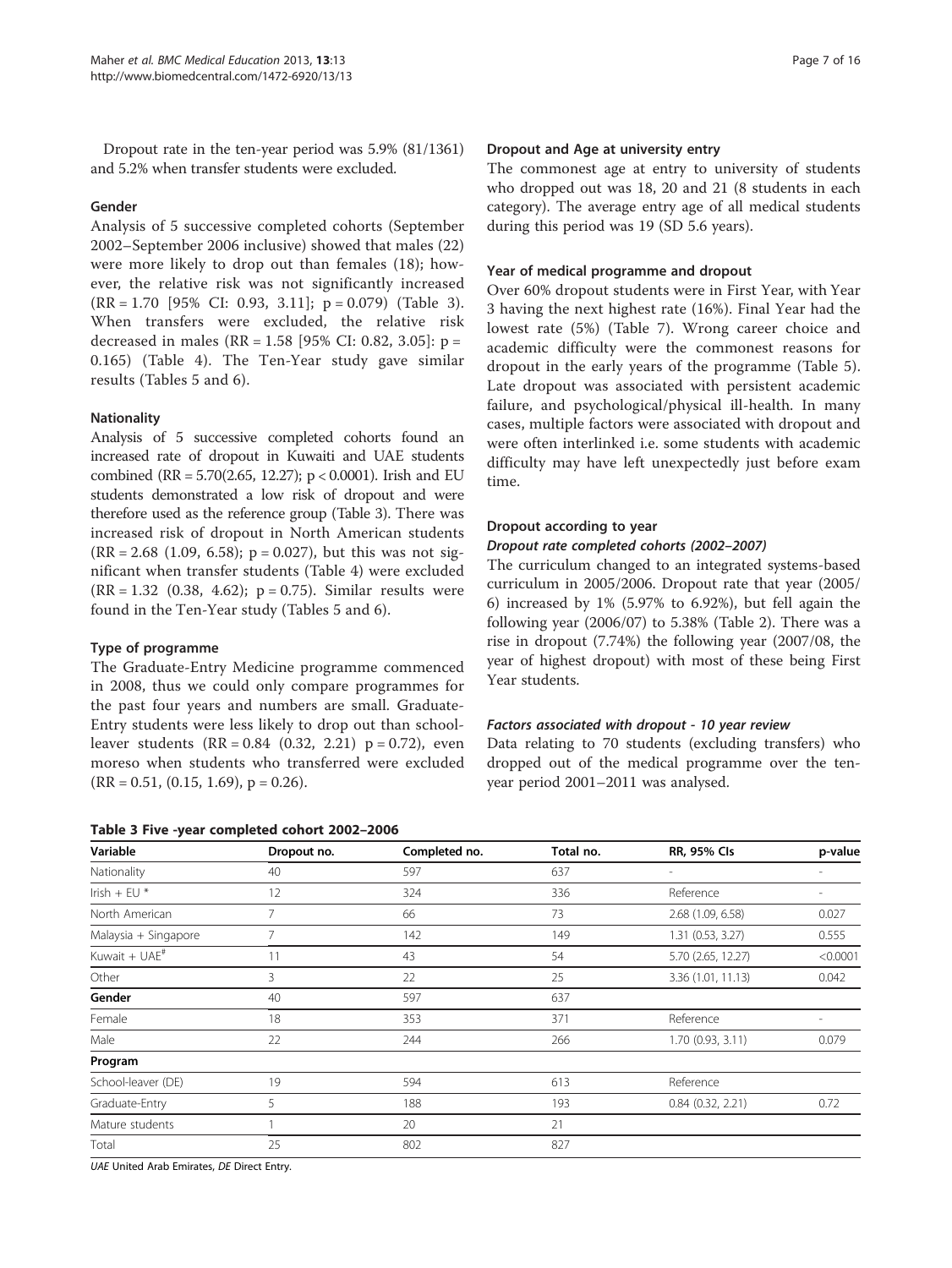| Page 8 of 16 |  |  |
|--------------|--|--|
|              |  |  |

| Variable             | Dropout no. | <b>Transfers</b> | Completed no. | Total no. | <b>RR, 95% Cls</b>       | p-value |
|----------------------|-------------|------------------|---------------|-----------|--------------------------|---------|
| Nationality          | 34          | 6                | 597           | 637       | $\overline{\phantom{a}}$ |         |
| Irish + $EU$ *       | 11          |                  | 324           | 336       | Reference                |         |
| North American       | 3           | 4                | 66            | 73        | 1.32 (0.38, 4.62)        | 0.756   |
| Malaysia + Singapore |             | 0                | 142           | 149       |                          |         |
| Kuwait + UAE         | 11          | 0                | 43            | 54        |                          |         |
| Other                | 2           |                  | 22            | 25        |                          |         |
| Gender               | 34          | 6                | 597           | 637       |                          |         |
| Female               | 16          | 2                | 353           | 371       | Reference                |         |
| Male                 | 18          | 4                | 244           | 266       | 1.58 (0.82, 3.05)        | 0.165   |
| Program              | 19          | 0                | 594           | 613       |                          |         |
| School-leaver (DE)   | 3           | 2                | 188           | 193       | Reference                |         |
| Graduate-Entry       | $\Omega$    |                  | 20            | 21        | 0.51(0.15, 1.69)         | 0.26    |
| Total                | 22          | 3                | 802           | 827       |                          |         |

<span id="page-7-0"></span>Table 4 Five year completed cohort 2002–2006 (excluding transfer students)

UAE United Arab Emirates, DE Direct Entry.

#### Academic difficulty

There was documented student file and examination results (repeating in autumn, repeating a year) evidence of academic difficulty in 55.7% of dropout students. Twenty dropout students (28%) were required to leave because of the Two-Year Rule reflecting consistent academic underperformance.

#### Number of repeat years

Thirty-four dropout students (34/70; 48.5%) had to repeat at least 1 year. Examination records for the entire medical student population during that period show a yearly year repeat rate of 1.2% to 3.9%.

#### Autumn repeat exams

Forty-six dropout students (65.7%) had to repeat exams in Autumn at least once. Recent examination records (2006–2011) show a yearly medical student Autumn repeat examination rate of 8.9%-13.4%.

#### Documented absenteeism

There was student file evidence of absenteeism (from lectures, practicals, wards, or electives) as a cause for concern in 21 (30%) of dropout students. One student 'disappeared without trace for weeks on end'. Absenteeism was associated with social isolation and academic failure in many cases.

#### Leave of absence

Fourteen dropout students (20%) took one or more years leave of absence. Reasons were primarily health problems (including depression) and also family problems.

## Attendance at Student Welfare service

Twenty-four (34%) of students who dropped out had attended the Student Welfare service.

#### Social isolation

Social isolation was documented in 20% of dropout student files and homesickness in 20%. Only one student

| Drop out, n (%)   | Completed n (%) | Total n | <b>RR, 95% Cls</b> | p-value  |  |  |  |
|-------------------|-----------------|---------|--------------------|----------|--|--|--|
| 81 (5.9) $\Delta$ | 1280 (94.1)     | 1361#   |                    |          |  |  |  |
| 38(4.5)           | 811 (95.5)      | 849     | Reference [1]      | $\sim$   |  |  |  |
| 16(9.5)           | 152 (90.5)      | 168     | 2.12 (1.21, 3.73)  | 0.008    |  |  |  |
| 10(4.3)           | 225 (95.7)      | 235     | 0.95(0.48, 1.88)   | 0.88     |  |  |  |
| 13 (19.1)         | 55 (80.9)       | 68      | 4.27 (2.39, 7.62)  | < 0.0001 |  |  |  |
| 4(9.8)            | 37 (90.2)       | 41      | 2.18 (0.82, 5.82)  | 0.12     |  |  |  |
|                   |                 |         |                    |          |  |  |  |
| 37(4.9)           | 722 (95.1)      | 759     | Reference [1]      |          |  |  |  |
| 44(7.3)           | 558 (92.7)      | 602     | 1.50 (0.98, 2.29)  | 0.06     |  |  |  |
|                   |                 |         |                    |          |  |  |  |

Δ Total number of students who dropped out during the period September 2001-August 2011.

# Total number of students who enrolled September 2001 – September 2011.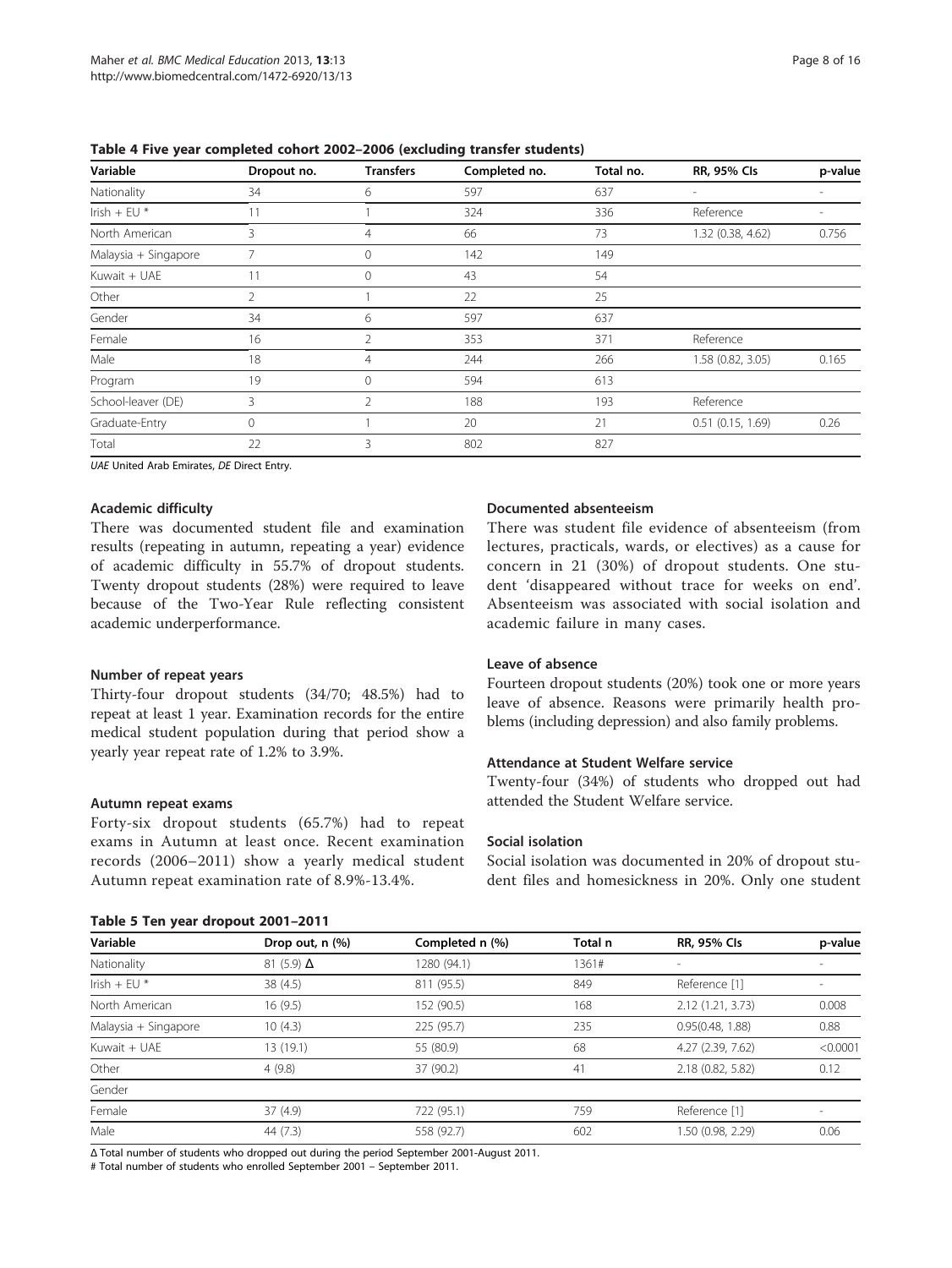| Page 9 of 16 |  |  |
|--------------|--|--|
|              |  |  |

<span id="page-8-0"></span>

|  | Table 6 Ten year dropout 2001-2011 (excluding students who transferred) |
|--|-------------------------------------------------------------------------|
|--|-------------------------------------------------------------------------|

|                      | Drop out, $n$ $(\%)$ | Completed, n (%) | Total, n | <b>RR, 95% Cls</b>       | p-value                  |
|----------------------|----------------------|------------------|----------|--------------------------|--------------------------|
| Nationality          | 70 (5.2) $\Delta$    | 1280 (94.8)      | 1350#    | $\overline{\phantom{a}}$ | $\overline{\phantom{a}}$ |
| $Irish + EU$         | 34                   | 811              | 845      | Reference [1]            | $\overline{\phantom{a}}$ |
| North American       | 10                   | 152              | 162      | 1.53 (0.77, 3.04)        | 0.22                     |
| Malaysia + Singapore | 10                   | 225              | 235      | $1.06$ $(0.53, 2.11)$    | 0.87                     |
| Kuwait + UAE         | 13                   | 55               | 68       | 4.75 (2.63, 8.57)        | < 0.0001                 |
| Other                | 3                    | 37               | 40       | 1.86 (0.60, 5.81)        | 0.28                     |
| Gender               |                      |                  |          |                          |                          |
| Female               | 32(4.2)              | 722 (95.8)       | 754      | Reference [1]            |                          |
| Male                 | 38(6.4)              | 558 (93.6)       | 596      | 1.50 (0.95, 2.37)        | 0.08                     |

Δ Number of students who dropped out excluding students who transferred during the period September 2001-August 2011.

# Total number of students who enrolled September 2001 – September 2011 excluding students who transferred.

who dropped out lived at home. Some students described themselves as 'shy and withdrawn' and not able to socialise. Many said they were lonely and had no friends. Social isolation was more prevalent in overseas students.

#### English fluency problems

Four of the seven dropout students (10%) with documented English language problems in our study were from Kuwait.

#### What courses did these students change to?

Seventeen (24%) of students who dropped out said they still wanted to study medicine and planned to apply elsewhere. Law was the most common alternate course (4). Other courses included Pharmacy, Mathematics, Engineering, Research, Nursing, other health courses, Science, Arts/Music and Teaching, Accountancy, Philosophy and the Navy. Reasons for withdrawal and subsequent career choices were not always evident in the student files.

#### Medical school attrition – beyond the statistics Qualitative analysis

Some students left without warning while others had been 'under the radar' for some time. The qualitative analysis highlighted some of the personal stories behind the statistics. Some were particularly poignant. The analysis identified a number of themes in keeping with the high prevalence of psychological ill-health (40%) and social isolation (20%) (Table [8](#page-9-0)): Loneliness, isolation, despair and fear for the future were common problems identified. Word frequency analysis identified words such as 'lonely', 'isolated' and 'alone'. One student said that there had been a period when he hadn't had a normal conversation for a month. Another student found it difficult to leave his apartment.

'I have nobody to relate to and to share my thoughts and problems with'.

'It has been difficult to make friends, more so because of my personality as I am a very quiet and shy person'.

'I think I am in deep trouble and my future is in jeopardy. I have no one to talk to'.

Feelings of failure, loss and regret were highlighted by several students and many felt that they had disappointed family and sponsors.

'I feel that I am losing the biggest chance I ever had.' 'Medicine is my dream and it's the only thing I want to do in my life'.

Table 7 Dropout and year of study: cohorts 2002-2007

| Year started university | Year 1 Dropouts | Year 2 dropouts | Year 3 dropouts |        | Year 4 dropouts Year 5 dropouts | Total no dropouts |
|-------------------------|-----------------|-----------------|-----------------|--------|---------------------------------|-------------------|
| Cohort 2002/3           |                 |                 |                 |        |                                 |                   |
| Cohort 2003/4           |                 |                 |                 |        |                                 |                   |
| Cohort 2004/5           |                 |                 |                 |        |                                 | 9                 |
| Cohort 2005/6           | $\overline{4}$  |                 |                 |        |                                 | 10                |
| Cohort 2006/7           |                 |                 |                 |        |                                 | 9                 |
| Cohort 2007/8           | 12              |                 |                 |        |                                 | 13                |
| Total                   | 32 (60.3%)      | 8 (15%)         | 7(16.6%)        | 3(13%) | 3(5.6%)                         | 53                |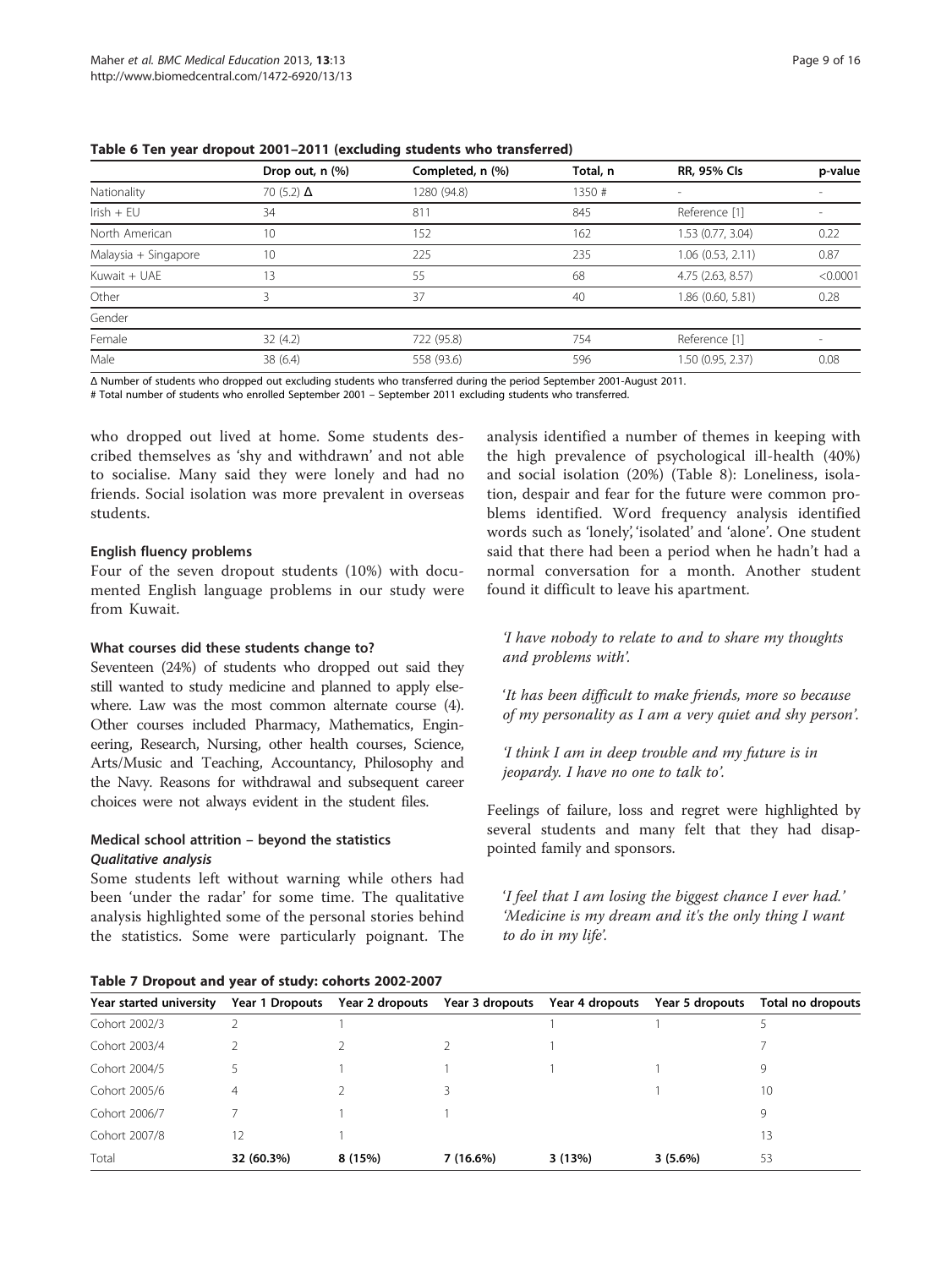| Factor*                                  | (96)         | Number Comment                                                                                                                                                                                                                                                 |
|------------------------------------------|--------------|----------------------------------------------------------------------------------------------------------------------------------------------------------------------------------------------------------------------------------------------------------------|
| Wrong career choice                      | 26(37)       | Based on student file documentation of wrong course choice. Students aged 18/19 may lack the maturity to<br>make informed career choices. Many students are unprepared for the volume of work or realise that they<br>would be better suited to other careers. |
| Physical ill-health                      | 10(14)       | There was a wide range of documented health problems ranging from uncontrolled diabetes, trauma (road<br>traffic accidents), anorexia nervosa, tumours and mumps. Psychological problems often co-existed with<br>physical morbidity.                          |
| Psychiatric/Psychological<br>Morbidity + | 28 (40)      | One student took an overdose (recovered), one admitted to considering self-harm.                                                                                                                                                                               |
| Depression                               | 11(16)       | flncidence of all these conditions including depression, anxiety, eating disorders and alcohol abuse may be<br>much higher as these figures are based on documented diagnoses and do not reflect undiagnosed,<br>unreported or undocumented cases.             |
| Post-Traumatic Stress<br>Disorder        | 2(3)         |                                                                                                                                                                                                                                                                |
| Psychosis                                | 2(3)         |                                                                                                                                                                                                                                                                |
| Eating disorders +                       | 2(3)         |                                                                                                                                                                                                                                                                |
| Substance abuse t                        | 2(3)         |                                                                                                                                                                                                                                                                |
| Homesickness                             | 14(20)       | Homesickness and 'difficulty settling in' also affected Irish students. In one case, 'homesickness by proxy' was<br>a factor (the student left because of a spouse's homesickness).                                                                            |
| Social isolation                         | 14(20)       | Some students had very little contact with other students. One student rarely left his apartment. Students<br>mentioned being shy and withdrawn, not being able to socialise, being lonely, having no friends and having<br>no-one to talk to.                 |
| Family/personal problems                 | 13(18)       |                                                                                                                                                                                                                                                                |
| Financial problems                       | 10(14)       | Some students with large loans were worried that they would have to repay substantial sponsorship<br>amounts and some even feared imprisonment when they returned home. Other students took leave of<br>absence specifically to earn money for loan repayment. |
| English fluency problems                 | 7(10)        | This was based on documented file evidence and is likely to be higher. 4 of these students were from<br>Kuwait, 2 from Malaysia and 1 from UAE.                                                                                                                |
| Relationship issues                      | 5(7)         | Usually related to a student leaving to live near their partner rather than relationship break-ups.                                                                                                                                                            |
| Parental pressure to study<br>medicine   | $\mathbf{1}$ | File evidence of only 1 case, however, likely to be under-reported and may have been classifued as<br>'personal'.                                                                                                                                              |
| Accommodation problems                   | 5(7)         | Under-reporting likely. Problems cited related to noisy house-mates, frequent house parties, untidy<br>apartments.                                                                                                                                             |

#### <span id="page-9-0"></span>Table 8 Factors associated with attrition from the medical programme 2001–2011 (excluding students who transferred)

\*Dropout is often multi-factorial. The incidence of all factors is likely to be under-reported.

'I hope you can understand how difficult a decision this has been for me as medicine has been a lifelong ambition'.

Lack of self-sufficiency and difficulty in coping were also identified. One student only ate take-away food and another student admitted not being able to use the University virtual learning platform.

'The problems have been building up inside of me'.

The analysis also gave a sense of the sacrifices made by individual students to study medicine. Some had ended up in major financial debt. Some students with large loans were worried that they would have to repay substantial sponsorship amounts and feared imprisonment when they returned to their native country. Other students took leave of absence specifically to earn money for loan repayment.

Wrong course choice was supported by a variety of student disclosures.

'I am not able to go back into the pressure of medical school'.

'This isn't for me after all, I realize that now'.

'I hate this clinical stuff'.

'I was most unhappy in the course and I think it best if I find something that suits me better'.

'I didn't realize that there would be so much work involved'.

'Growing up, my passion was something else and I sacrificed that dream in the hopes of establishing myself as a doctor. However, I now realize that it was not the right decision'.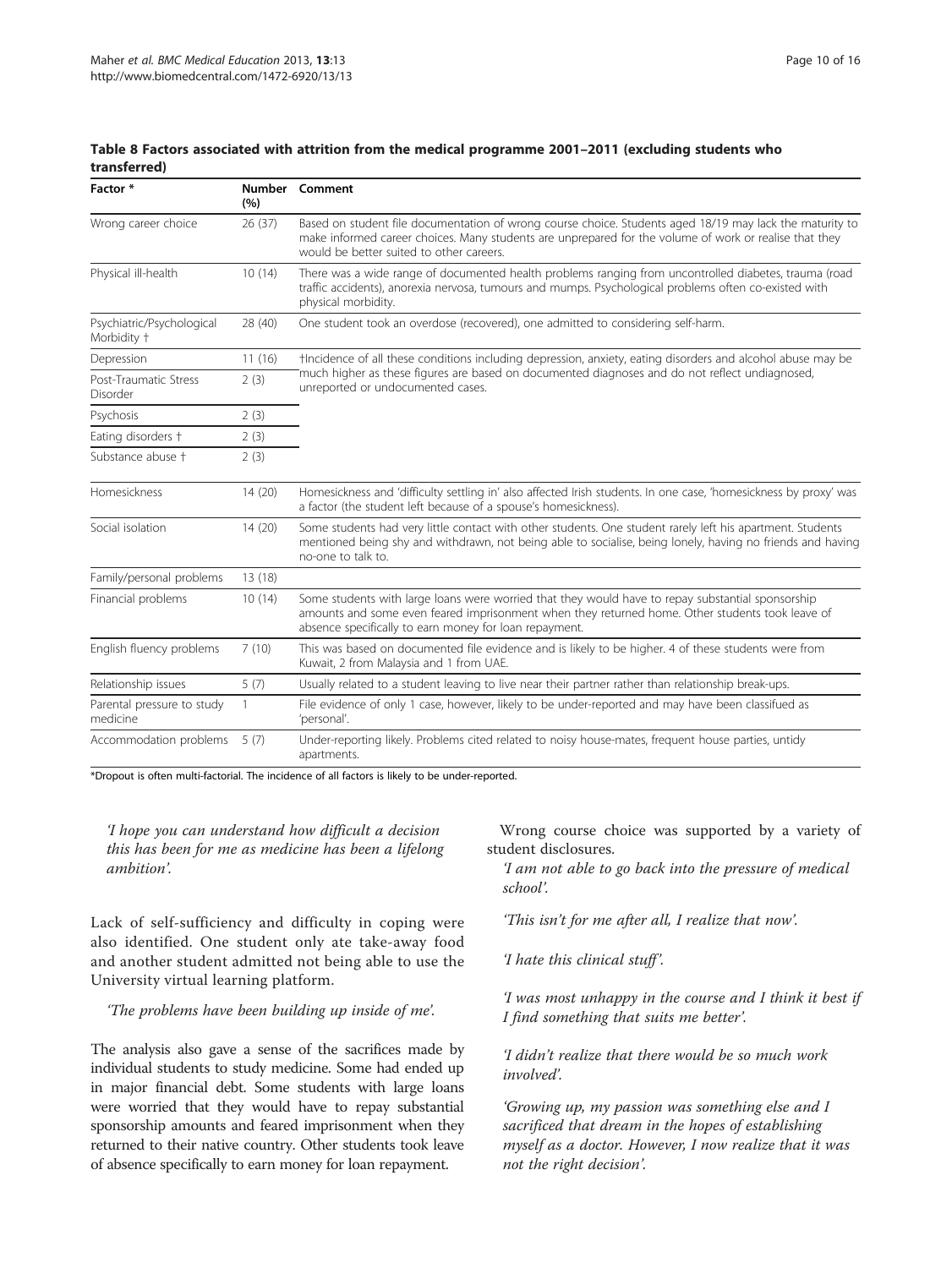## **Discussion**

#### Main findings

- Non-EU students (Kuwait and United Arab Emirates) were at increased risk of dropout  $(p = 0.0001)$ . North Americans were also at increased risk ( $p = 0.008$ ) but this was not significant when transfers were excluded  $(p = 0.75)$ . Malaysian students were not at increased risk of dropout.
- Males were more likely to drop out than females but this difference was not significant.
- There was a lower rate of dropout in Graduate-Entry students but this was not statistically significant.
- Change of curriculum was associated with a transient and small increase in dropout in the first year of the new curriculum.
- Dropout can have serious emotional, financial and personal consequences for medical students.
- There was a high prevalence of pyschological/ psychiatric problems in dropout students. However, most dropout students did not attend Student Welfare or other supports.
- Social isolation was common.
- There was a high rate of documented absenteeism in students who dropped out.
- Sixty per cent of dropouts occurred in First Year, 16% in Third Year and 5% in Final Year.

## Discussion and comparison with other studies Country of origin

While studies have shown that ethnic minority medical students are at increased risk of academic 'struggling' [[5,7,13](#page-14-0),[16,29,30](#page-14-0)] and one study found increased risk of dropout [\[16](#page-14-0)], our study found an increased risk of dropout in students from Kuwait and UAE but not Malaysia (this country-specific effect has not been noted before). Academic admission criteria for Kuwaiti and Malaysian students are comparable and both cohorts are government sponsored. The higher number of Malaysian students, however, may protect against social isolation. Language fluency problems may also be a contributory factor.

The low dropout rate of Malaysian students is of particular interest in view of the large numbers of Malaysian students who travel abroad to study Medicine.

North Americans were also at increased risk of dropout ( $p = 0.008$ ) but this was not significant when transfer students were excluded ( $p = 0.75$ ).

## Gender

Similar to other studies [[4,11,12\]](#page-14-0), our study found that while males were at increased risk of dropout, this was not significant.

## Type of programme

Similar to other studies [[17,31,34](#page-14-0)], the Graduate-Entry programme had a lower dropout rate, moreso when students who transfered were excluded. However, our numbers are small and it will be interesting to see future analyses in this area. Graduate-Entry programmes are more likely to utilise Problem-Based Learning (PBL) which is associated with lower dropout than traditional curricula [[4,17,31](#page-14-0)].

## Institutional changes - change in curriculum

While studies have found higher dropout in students studying a traditional curriculum than a PBL curriculum [[4,17,31](#page-14-0)], there has been little research on effects of curriculum change.

Our curriculum changed to an integrated systemsbased curriculum in 2005/2006. Dropout rate that year (2005/6) increased by 1% (5.97 to 6.92), but fell again the following year (2006/07) to 5.38%. There was a rise in dropout (7.74%) the following year (2007/08, the year of highest dropout) with most of these being First Year students. The increase in dropout in 2005/06 may be due to a small, but transient effect of curriculum change or may have been circumstantial, suggesting that faculty adjust quickly to delivering a new curriculum and that change in curriculum does not adversely affect the student experience. If increased dropout numbers were simply organizational or 'teething problems' of a new curriculum, one would also have expected higher dropout numbers in 06/07 which was not the case. One would expect that a new curriculum might impact during the first few years when students who have to repeat exams or perhaps repeat a year, find themselves 'falling between two curriculae'. The majority of dropouts in the 2007/08 cohort (third year of new curriculum) were First Years (may be related to unidentified institutional factors or may be a chance occurrence).

#### Change in selection methods

Selection methods changed in September 2009. While it is too early to study the effects of these changes (cohorts admitted under the new admission criteria have not yet graduated), dropout in First Year students since September 2009 has been low. However, there is insufficent evidence as yet to link the recent decline in dropout with change in medical school selection methods.

## Other factors associated with attrition

We identified a number of variables associated with dropout including examination failure, psychological problems (40%), absenteeism (30%), homesickness (20%), English fluency problems (10%) and social isolation (20%).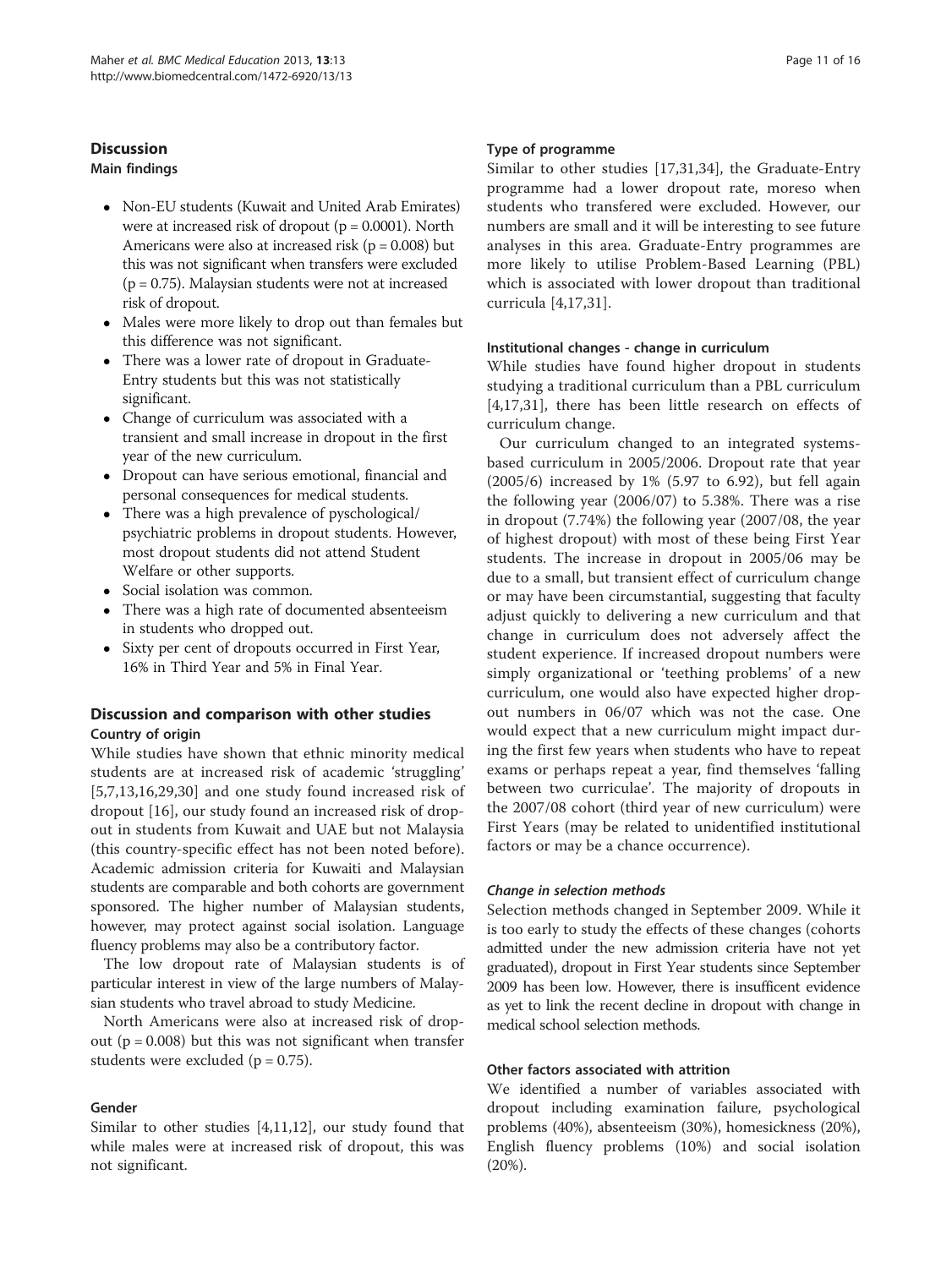#### Academic difficulty

Our findings agree with previous research linking academic difficulty and dropout [\[26,34,35](#page-14-0)]. Unsurprisingly, there was evidence of academic difficulty in over half the dropout students. The percentage of dropout students who repeated at least one year was 48.5% (average medical student yearly rate of 3.2%). Similarly, 65.7% of dropout students had to sit an autumn repeat examination on one or more occasions (compared with an average medical student exam repeat rate of 16%).

Interventions to improve academic performance and study skills may help decrease dropout in this easily identifiable group. However, examination grades can also be an effect of underlying problems -academic strugglers may not be well integrated academically or socially and this may affect their commitment to the programme as hypothesised by Tinto's interactional model of student attrition [\[36\]](#page-14-0).

#### Psychological problems

Our findings of psychological/psychiatric morbidity in 40% of dropout students is higher than other studies [[4,6](#page-14-0),[8,23](#page-14-0)] and a cause for concern. It is likely that the prevalence of psychological problems/depression is even higher than documented, as students are often reluctant to seek help. It is sometimes unclear whether such psychological symptoms are the cause of, or the result of, academic failure. Our study found little file information on alcohol abuse, despite our awareness of this being a significant problem in our student population. Medicine as a career requires good physical and mental health and resilience. Health issues, in particular psychological/ psychiatric problems, were often a significant factor in dropout. Many students had been struggling with depression for many years, some taking leave of absence while they were unwell, and resuming their studies when able, only to ultimately end up leaving in the later part of the programme.

#### Absenteeism

Variables such as leave of absence, absenteeism, and homesickness have not been closely studied before. The high rate of documented absenteeism (30%) in our study is an important finding and may represent only the tip of the iceberg.

#### Social isolation

Our findings on social isolation are in keeping with other studies [\[8\]](#page-14-0). UK studies have shown that students living in campus accommodation had markedly lower dropout rates [\[12](#page-14-0)]. However, the majority of our overseas and First Year students live in University accommodation and this did not appear to protect against dropout.

## Factors associated with early and late dropout –year of programme

Academic difficulty (the main reason) and wrong career choice were the commonest reasons for dropout in the early years of the programme (Table [5\)](#page-7-0). Our finding of higher dropout in the pre-clinical years, particularly First Year (60% dropouts in First Year), is in keeping with other studies [\[3\]](#page-14-0). This high attrition in First Year is not surprising. Students aged nineteen may lack the maturity to make informed career choices and may have difficulty adapting to the self-directed learning environment of University and to living away from home. Many students struggle with loneliness and homesickness. Others are unprepared for the volume of work. Some students quickly realise that they have made the wrong career choice and make an early decision to change courses. Only one student in our study cited parental influences to study medicine (although students may be slow to reveal this). Physical and psychological problems occur in students at all stages of the programme, but earlier on in the programme may not be revealed or may have been coped with by taking time-out.

Late dropout was associated with persistent academic failure, and psychological/physical ill-health, in particular, depression. Health problems tended to have been present for some time but may only have come to attention in later years. Students suffering from mental illness including addictions may have been reluctant to seek help for fear of 'black-marking'.

The dropout rate in Final Year is low (5%) but dropout at this part of the programme is particularly traumatic and may reflect a failure to identify, support and offer alternative career strategies to students at an earlier stage in the course. Exiting the course in Final Year is particularly devastating and every effort must be made to identify and support students at risk of dropout before they progress to Final Year.

Our findings of 16% of dropouts occuring in Year 3 is higher than other studies [\[3](#page-14-0)]. Dropout in this year of the programme may be related to student commencement of full-time clinical rotations. The realities of a medical career may become apparent; students may be uncomfortable in clinical settings and may feel isolated from their colleagues.

#### English fluency problems

Good English fluency is important for both academic and social integration [[36\]](#page-14-0). Although all students met the requisite English language requirements, English fluency problems were documented in seven (10%) dropout students (four of these were from Kuwait).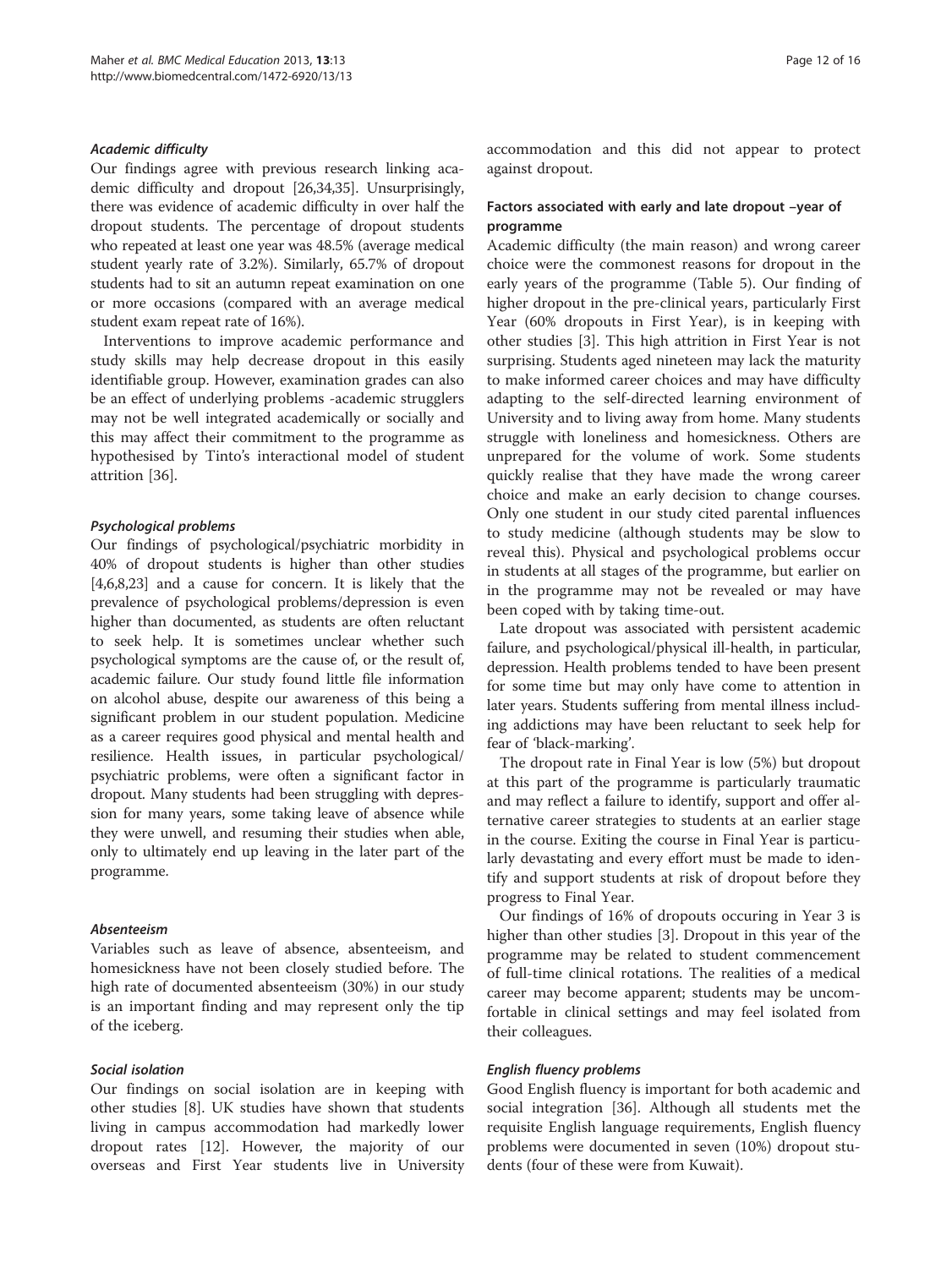#### Personal impact of dropout

Our study allowed us an insight into the personal impact of dropout, and events leading up to dropout, areas which have not received much attention. Of particular concern was the degree of social isolation (20% of dropout students). We identified recurrent themes of loneliness, failure, and despair, Dropout can be very traumatic for individual students who, having made the decision to study medicine, find that they cannot cope or realise that medicine was not the right choice.

#### Attendance at student welfare services

Only one third of dropout students attended Student Welfare Services which is a cause for concern, as these are the very students who need help. Students may be afraid to disclose sensitive personal or health-related information because of worries about confidentiality. These students are also high achievers and may be reluctant to accept that they are having academic problems and that they need help.

#### What courses did these students change to?

In contrast to other dropout studies where Science was the most common alternate career choice [\[4](#page-14-0)], Law was the most frequent career choice in our study.

#### Dropout rate – comparison with other studies

Our attrition rate is relatively low (6.8% (53/779) and 5.7% (45/779) when students who transferred were excluded) compared to other studies [[2](#page-14-0),[4,6-8,11,12,14-](#page-14-0) [16,19](#page-14-0),[21](#page-14-0),[22](#page-14-0),[26](#page-14-0),[28,31,33](#page-14-0)[,37](#page-15-0)-[39\]](#page-15-0). A recent meta-analysis found an average attrition rate of 11.1% (2.4–26.2%) [\[3\]](#page-14-0).

#### Students who transferred to other medical programmes

In contrast to other dropout students, transfer students had a good academic record. Family and personal reasons were the usual reasons (students wanted to live near family). Most transferred after First Year, and some after the preclinical programme. Over half (6/11) of transfers were North American.

## Strengths and limitations

The strength of this study lies in the study's detailed analysis of student factors associated with dropout (commonly studied variables along with other variables such as financial problems, social isolation, absenteeism, leave of absence) on a large cohort of students using a combination of qualitative and quantitative data.

The high incidence of absenteeism and leave of absence in our study suggests that these should be considered red flag signals and should be more closely monitored in student populations.

Importantly, this study identified a much higher rate of psychological illness (40%) in dropout students than

previously described and deserves attention in all medical schools.

Our study showed a nationality-specific increased risk of dropout, suggesting the importance of analysing dropout rates for specific nationalities, rather than simply grouping students as 'Overseas students'.

Another strength of the study was that it looked at the individual stories behind dropout allowing insight into the personal and emotional impact of dropout, an area where there has been little research. Qualitative analysis and inclusion of previously unstudied variables combined to gave a 'big picture' approach to determining the complex reasons underlying dropout. Behind every dropout statistic lies a personal story, some more tragic than others.

Another strength of the study was the analysis of the impact of changing the curriculum on attrition, a previously unstudied area.

The study also allowed us to compare dropout rates between a school-leaver programme and a Graduate-Entry programme, both programmes having similar teaching facilities/faculty. Results showed that dropout was lower in the Graduate-Entry programme, although this was not statistically significant. To date, only one cohort has completed the Graduate-Entry programme and student numbers are small.

Our study findings are of interest to all medical schools, as being able to identify students at risk of dropout is a concern for medical faculty in all institutions. Many medical schools are introducing new curricula and new Graduate-Entry programmes and are also increasing their intake of overseas students. Awareness of the effects of dropout on medical students is important for all medical schools.

## What this study adds

- Our study looks at the personal stories behind dropout and impact of dropout on individual students.
- Students from some non-EU countries may be more at risk of dropout than other non-EU countries. suggesting a specific nationality-related risk of dropout.
- Social isolation is common in dropout students, and overseas students in particular may have problems with social integration and homesickness.
- Absenteeism is an important red flag signal in dropout students and warrants early interview.
- There is a high prevalence of psychological problems amongst dropout students. Students suffering from physical, psychological and academic problems are slow to access Student Welfare services.
- Changing the curriculum does not appear to have an important effect on dropout.
- Graduate-Entry medical programmes, delivered in the same institution and by the same Faculty as school-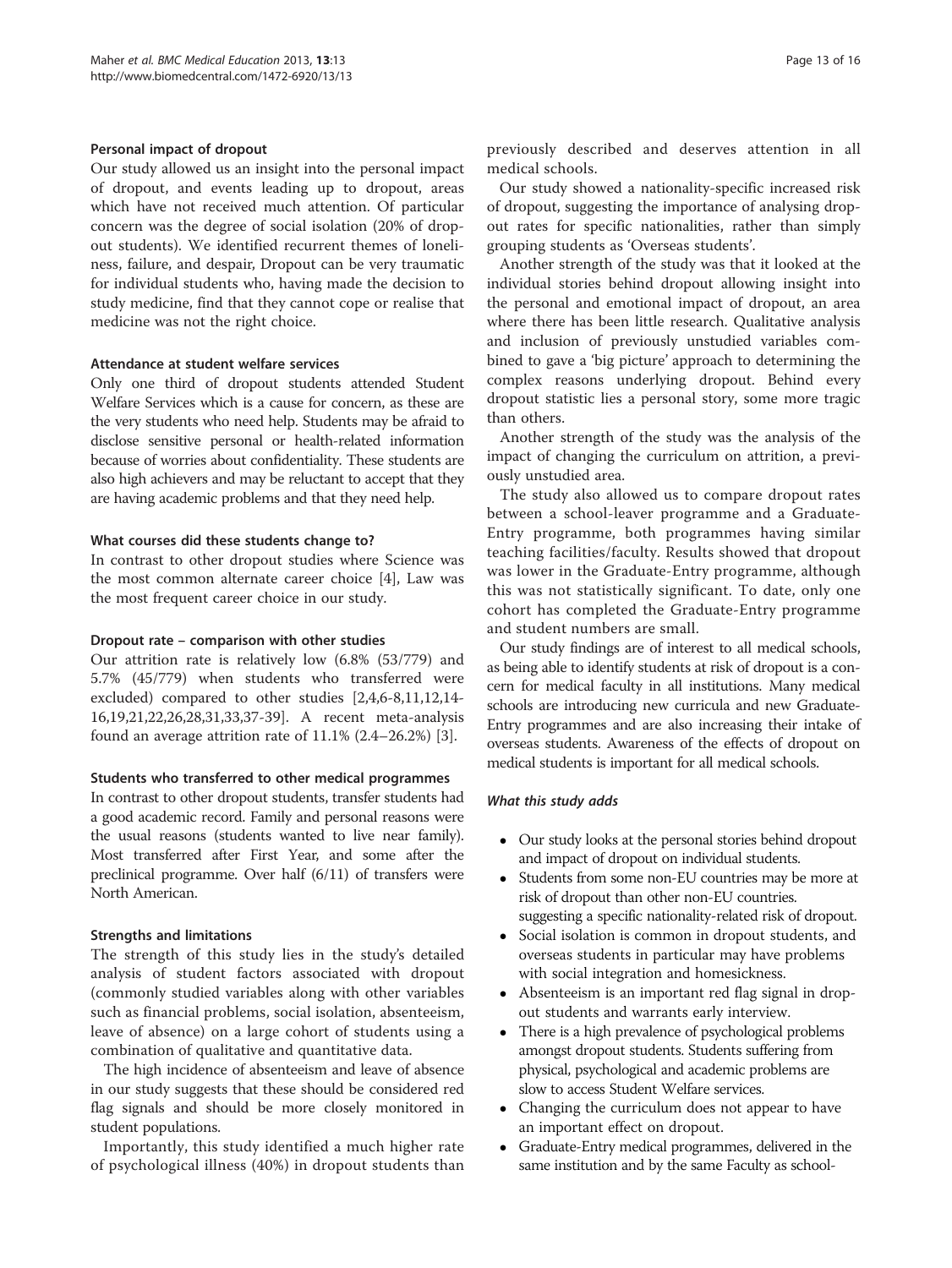leaver programmes, have a lower dropout rate than school-leaver programmes.

#### Study limitations

Limitations of the study relate to restricted statistical analysis (lack of comparative data for the general medical student population).

This study was conducted in one medical school and our data may not necessarily generalise to other medical schools with different selection methods and student profiles. However, a similar list of underlying reasons for dropout has been found in international dropout studies, suggesting that our results may be relevant for other medical schools and can be generalised [[5,20\]](#page-14-0).

Causes of dropout may be multifactorial and reasons for withdrawal may be more complex than we were able to ascertain.

Recording of data was based on information in the student files which depended on what the student disclosed. It is very likely that the prevalence of some problems such as psychological/physical illness, family/personal problems etc. in the dropout population is higher than our findings. Especially in the case of psychiatric illness including addiction, eating disorders and depression, many cases may have been undiagnosed, unreported, or undocumented. We did, however, seek to supplement information by interviewing staff (this is subject to bias).

We were not able to analyse the effect of change in admission policy (more targeted selection processes are generally associated with lower dropout [[22,32,33](#page-14-0)]) as none of the 'HPAT' cohorts have graduated yet.

We were unable to control for confounders when we analysed data for gender/nationality associations.

Qualitative analysis may have been prone to observer bias.

#### Implications for future policy and research

Medical school attrition is important and there is a need for more rigorous studies and qualitative research on this subject [[3\]](#page-14-0).

Identification of institution factors (student selection, curriculum, course delivery and assessment) is an important research area and one which has not received much attention. Future studies need to address this. Future studies also need to examine the relationship between specific nationalities and rates of dropout.

Exit interviews should be considered in all medical schools.

Student Welfare services should be actively promoted, in particular to at-risk students (First Years, students who fail exams, and overseas students). Only a small proportion of our dropout students availed of Student

Welfare services, despite the high prevalence of psychological ill-health and social isolation in this population. This suggests the need to regularly promote these supports to students and to reinforce the acceptability of accessing help. As numbers of non-EU students continue to expand, Student Welfare services are particularly important in this group. Students need to be reassured regarding confidentiality and the non-disclosure of health and social problems.

Mental Health services need to receive more attention in medical schools. Stress management programmes and programmes to increase awareness of depression and anxiety disorders should be promoted. Practical considerations regarding ongoing student health issues may need to be addressed by Fitness to Practice procedures.

It is important to identify language fluency problems at an early stage and arrange appropriate intervention.

Absenteeism should be viewed as an important red flag signal and prompt early interview. Consideration should be given to more vigilant attendance documentation.

Educational interventions (including key strategic learning skills)/communications skills/procedural skills) may be of benefit to some students with academic difficulty but research is necessary to evaluate the effects of these interventions [[34\]](#page-14-0). Students who have difficulty with procedural skills or communication skills should be identified early in the programme.

Dropping out of medical school can be a very traumatic time in a young person's life. It is important that we continue to support these students after they have left the programme and assist them in exploring other career options.

## Conclusions

Medical school attrition is important and needs to be monitored. Cause of dropout is often multifactorial and complex. Many students find the academic workload too challenging and after recurrent examination failure, are required to leave. Other students become ill, either physically or psychologically, and others realise that they have made a wrong career choice. In some cases, the cause remains unknown. Some students drop out unexpectedly while others have been under the radar for some time.

While there is no distinct 'dropout profile', certain red flag signals may alert us to the risk of dropout. These include academic underperformance, absenteeism, social isolation, overseas origin, depression, leave of absence, and English fluency problems.

More research is needed on the effects of institutional changes on dropout (type of curriculum, assessment, educational interventions, admission methods).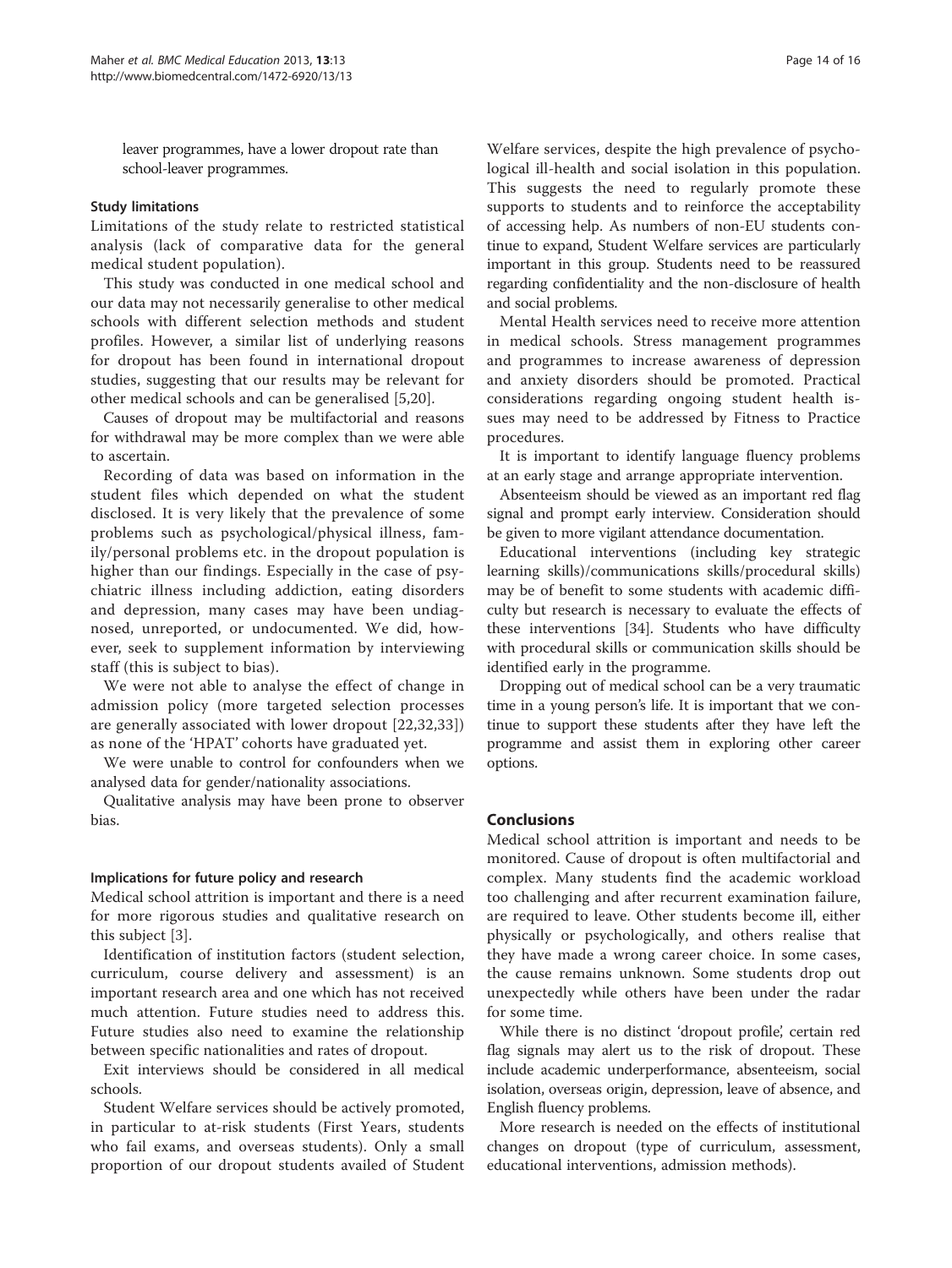<span id="page-14-0"></span>Our findings of nationality-related increased risk of dropout, and the high incidence of psychological problems, absenteeism, leave of absence and social isolation, are likely to be relevant to other medical schools and deserve attention.

Behind every dropout statistic is a vulnerable young adult who has left the medical programme. All medical schools have a duty of care to identify and support students at risk of dropout and to support students who leave in identifying new career options.

#### Competing interests

The authors declare that they have no competing interests.

#### Authors' contributions

SO'F conceived the study. All authors were involved in study design. SO'F, BM, HH and CS collected and inputted data. SO'F, BM and AK did data analysis. BM and SO'F drafted the article and all authors revised it critically for important intellectual content. All authors read and approved the final version of the manuscript for publication.

#### Authors' information

BM is a Lecturer in Clinical Science and Practice at University College Cork and is a member of the Student Welfare Committee. S'OF is Head of Medical Education at University College Cork and has published a number of papers on medical school selection methods.

#### Acknowledgements

We would like to thank Anne Burke, Rachel Hyland and Connie Mulcahy (School of Medicine, UCC) for their invaluable advice and assistance in data collection. We are also indebted to the administrative staff at the Examinations Office, the Admissions Office, and the International Students' Office at UCC.

#### Received: 24 September 2012 Accepted: 21 January 2013 Published: 31 January 2013

#### References

- 1. Higher Education Statistics Agency. Accessed 31st January 2013. [http://](http://www.hesa.ac.uk/index.php?option=com_content&task=view&id=2064&Itemid=141/) [www.hesa.ac.uk/index.php?option=com\\_content&task=](http://www.hesa.ac.uk/index.php?option=com_content&task=view&id=2064&Itemid=141/) [view&id=2064&Itemid=141.](http://www.hesa.ac.uk/index.php?option=com_content&task=view&id=2064&Itemid=141/)
- 2. HPAT Ireland: [www.hpat-ireland.acer.edu.au](http://www.hpat-ireland.acer.edu.au/) Accessed August 2012.
- O'Neill LD, Wallstedt B, Eika B, Hartvigsen J: Factors associated with dropout in medical education: a literature review. Med Educ 2011, 45:440–454.
- 4. Simpson KH, Budd K: Medical student attrition: a 10-year survey in one medical school. Med Educ 1996, 30(3):172–178.
- 5. Yates J: When did they leave and why? A retrospective case study of attrition on the Nottingham undergraduate medical course. BMC Med Educ 2012, 12:43. doi[:10.1186/1472-6920-12-43](http://dx.doi.org/10.1186/1472-6920-12-43).
- 6. Gough HG, Hall WB: An attempt to predict graduation from medical school. *J Med Educ* 1975, 50(10):940-950.
- 7. Yates J, James D: Risk factors for poor performance on the undergraduate medical course: cohort study at Nottingham University. Med Educ 2007, 41:65–73.
- Ward AM, Kamien M, Lopez DG: Medical career choice and practice location: early factors predicting course completion, career choice and practice location. Med Educ 2004, 38:239–248.
- 9. Blackman IR, Darmawan IN: Graduate-entry medical student variables that predict academic and clinical achievement. Int Ed J 2004, 4(4):30-41.
- 10. Haq I, Higham J, Morris R, Dacrel J: Effect of ethnicity and gender on performance in undergraduate medical examinations. Med Educ 2005, 39:1126–1128.
- 11. Arulampalam W, Naylor R, Smith J: Factors affecting the probability of first year medical student dropout in the UK: a logistic analysis for the intake cohorts of 1980–92. Med Educ 2004, 3(5):492–503.
- 12. Arulampalam W, Naylor RA, Smith JP: Dropping out of medical school in the UK: explaining the changes over ten years. Med Educ 2007, 41(4):385–394.
- 13. Huff KL, Fang D: When are students most at risk of encountering academic difficulty? A study of the 1992 matriculants to U.S. medical schools. Acad Med 1999, 74(4):454–460.
- 14. Neame RL, Powis DA, Bristow T: Should medical students be selected only from recent school-leavers who have studied science? Med Educ 1992, 26:433-440.
- 15. Fitzpatrick KM, Wright MP: Gender differences in medical school attrition rates, 1973–1992. J Am Med Womens Assoc 1995, 50(6):204–206.
- 16. Fogleman BY, Zwagg RV: Demographic, situational, and scholastic factors in medical school attrition. South Med J 1981, 74(5):602-606.
- 17. Schmidt HG, Cohen-Schotanus J, Arends LR: Impact of problem-based, active learning on graduation rates for 10 generations of Dutch medical students. Med Educ 2009, 43:211–218.
- 18. Hendren RL: Predicting success and failure of medical students at risk for dismissal. J Med Educ 1988, 63(8):596–602.
- 19. Lazin R, Neumann L: Student characteristics as predictors of drop-out from medical school: admissions to Beer-Sheva over a decade. Med Educ 1991, 25:396–404.
- 20. Powis DA, Waring TC, Bristow T, O'Connell DL: The structured interview as a tool for predicting premature withdrawal from medical school. Aust N Z J Med 1992, 22(6):692–698.
- 21. Strayhorn G: Participation in a pre-medical summer programme for under-represented minority students as a predictor of academic performance in the first three years of medical school: two studies. Acad Med 1999, 74(4):435–447.
- 22. Urlings-Strop LC, Stijnen T, Themmen APN, Splinter TAW: Selection of medical students: a controlled experiment. Med Educ 2009, 43(2):175–183.
- 23. Willoughby TL, Arnold L, Calkins V: Personal characteristics and achievements of medical students from urban and non-urban areas. J Med Educ 1981, 56(9):717-726.
- 24. McManus IC, Woolf K, Dacre J: The educational background and qualifications of UK medical students from ethnic minorities. Med Educ 2008, 8:21–24.
- 25. Lambe P, Bristow D: Predicting medical student performance from attributes at entry: a latent class analysis. Med Educ 2011, 45:308-316.
- 26. Hojat M, Gonnella JS, Erdmann JB, Veloski JJ: The fate of medical students with different levels of knowledge: are the basic medical sciences relevant to physician competence? Adv Health Sci Educ Theory Pract 1996, 1(3):179–196.
- 27. Ferguson E, James D, O' Hehir F, Sanders A: Pilot study of the roles of personality, references, and personal statements in relation to performance over the five years of a medical degree. BMJ 2003, 326:429–432.
- 28. Stetto JE, Gackstetter GD, Cruess DF, Hooper TI: Variables associated with attrition from uniformed services university of the health sciences medical school. Mil Med 2004, 169(2):102–107.
- 29. Wass V, Roberts C, Hoogenboom R, Jones R, Van der Vleuten C: Effect of ethnicity on performance in a final objective structured clinical examination: qualitative and quantitative study. BMJ 2003, 326:800–803.
- 30. Woolf K, Cave J, Greenhalgh T, Dacre J: Ethnic stereotypes and the underachievement of UK medical students from ethnic minorities: qualitative study. BMJ 2008, 337:1220-1225
- 31. Iputo JE, Kwizera E: Problem-based learning improves the academic performance of medical students in South Africa. Med Educ 2005, 39 (4):388–393.
- 32. O'Neill L, Hartvigsen J, Wallstedt B, Korsholm L, Eika B: Medical school dropout - testing at admission versus selection by highest grades as predictors. Med Educ 2011, 45:1111–1120.
- Reibnegger G, Caluba HC, Ithaler D, Manhal S, Neges HM, Smolle J: Progress of medical students after open admission or admission based on knowledge tests. Med Educ 2010, 44(2):205–214.
- 34. Winston KA, van der Vleuten CP, Scherpbier AJ: An investigation into the design and effectiveness of a mandatory cognitive skills programme for at-risk medical students. Med Teach 2010, 32(3):236–243.
- 35. Johnson DG: The AAMC study of medical student attrition: overview and major findings. J Med Educ 1965, 40(10):913–920.
- 36. Tinto V: Student attrition and retention. In Encyclopedia of higher education. 3rd edition. Edited by Clarke BR, Neave G. Oxford: Pergamon Press; 1992:1697–1709.